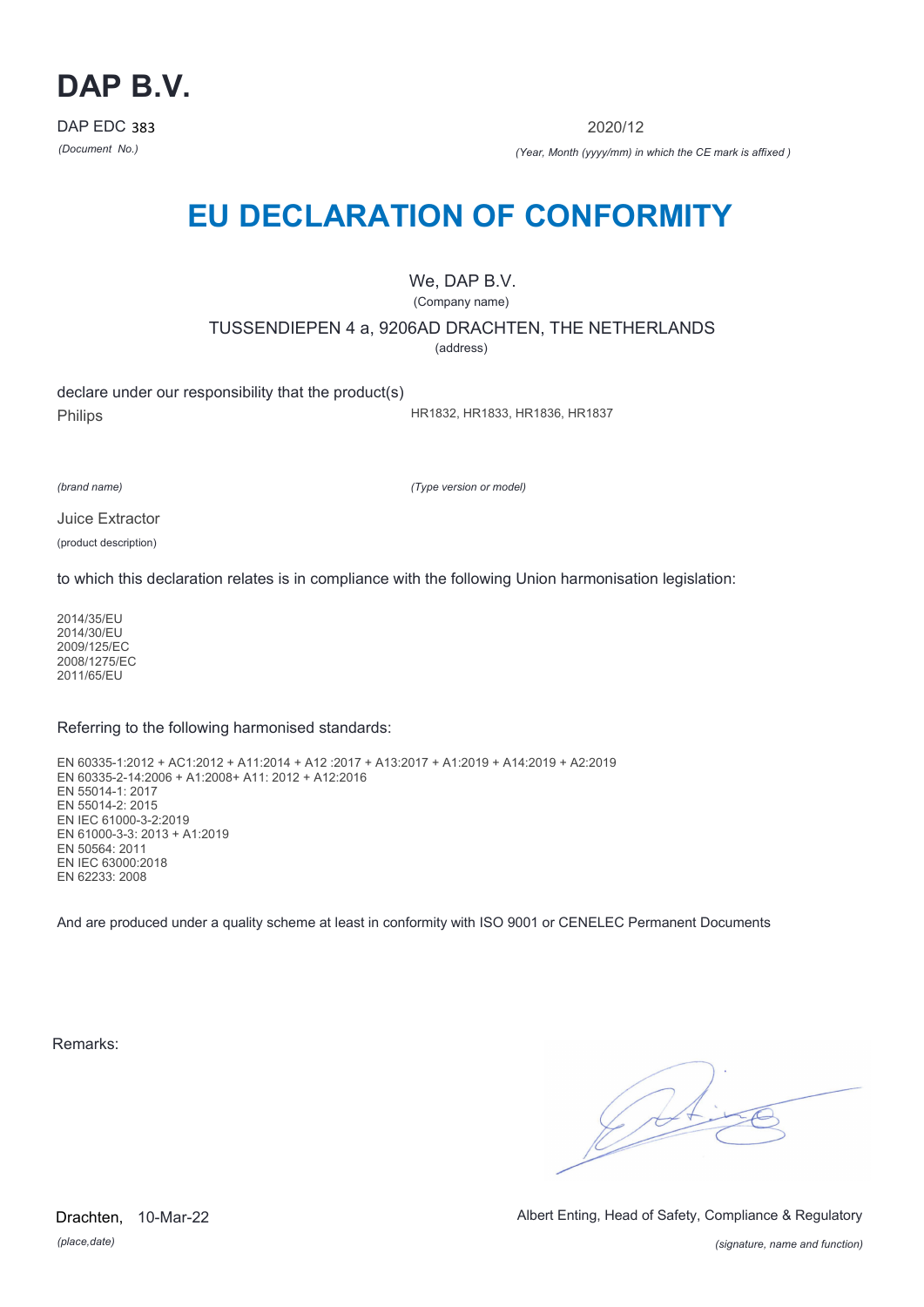

2020/12

*(Document No. /Bericht Nr. ) (Year, Month (yyyy/mm) in which the CE mark is affixed /Jahr der CE Zeichenerteilung )*

# **EU DECLARATION OF CONFORMITY**

(EG - Konformitätserklärung)

## We, DAP B.V.

(Company name / Name) TUSSENDIEPEN 4 a, 9206AD DRACHTEN, THE NETHERLANDS (address / Anschrift)

declare under our responsibility that the product(s) HR1832, HR1833, HR1836, HR1837

erklären als Verantwortliche, daß folgende(s) elektrische(n) Produkt(e)

Philips

*(brand name, Markenname)*

*(Type version or model, Typenbezeichnung oder Modell )*

Juice Extractor (product description, Produktbezeichnung)

to which this declaration relates is in compliance with the following Union harmonisation legislation:

(auf die sich diese Konformitätserklärung bezieht, allen nachstehenden harmonisierten Normen der Union entspricht:)

2014/35/EU 2014/30/EU 2009/125/EC 2008/1275/EC 2011/65/EU

### Referring to the following harmonised standards:

(Bezugnahme auf die folgenden harmonisierten Normen:)

EN 60335-1:2012 + AC1:2012 + A11:2014 + A12 :2017 + A13:2017 + A1:2019 + A14:2019 + A2:2019 EN 60335-2-14:2006 + A1:2008+ A11: 2012 + A12:2016 EN 55014-1: 2017 EN 55014-2: 2015 EN IEC 61000-3-2:2019 EN 61000-3-3: 2013 + A1:2019 EN 50564: 2011 EN IEC 63000:2018 EN 62233: 2008

And are produced under a quality scheme at least in conformity with ISO 9001 or CENELEC Permanent Documents (und die gemäß eines Qualitätsystems produziert werden, dass mindestens der ISO 9001 oder CENELEC Permanent Documents entspricht)

Remarks:

*(place,date / Ort, Datum )* Drachten, 10-Mar-22

*(signature, name and function / Unterschrift, Name und Funktion des Unterzeichners )* Albert Enting, Head of Safety, Compliance & Regulatory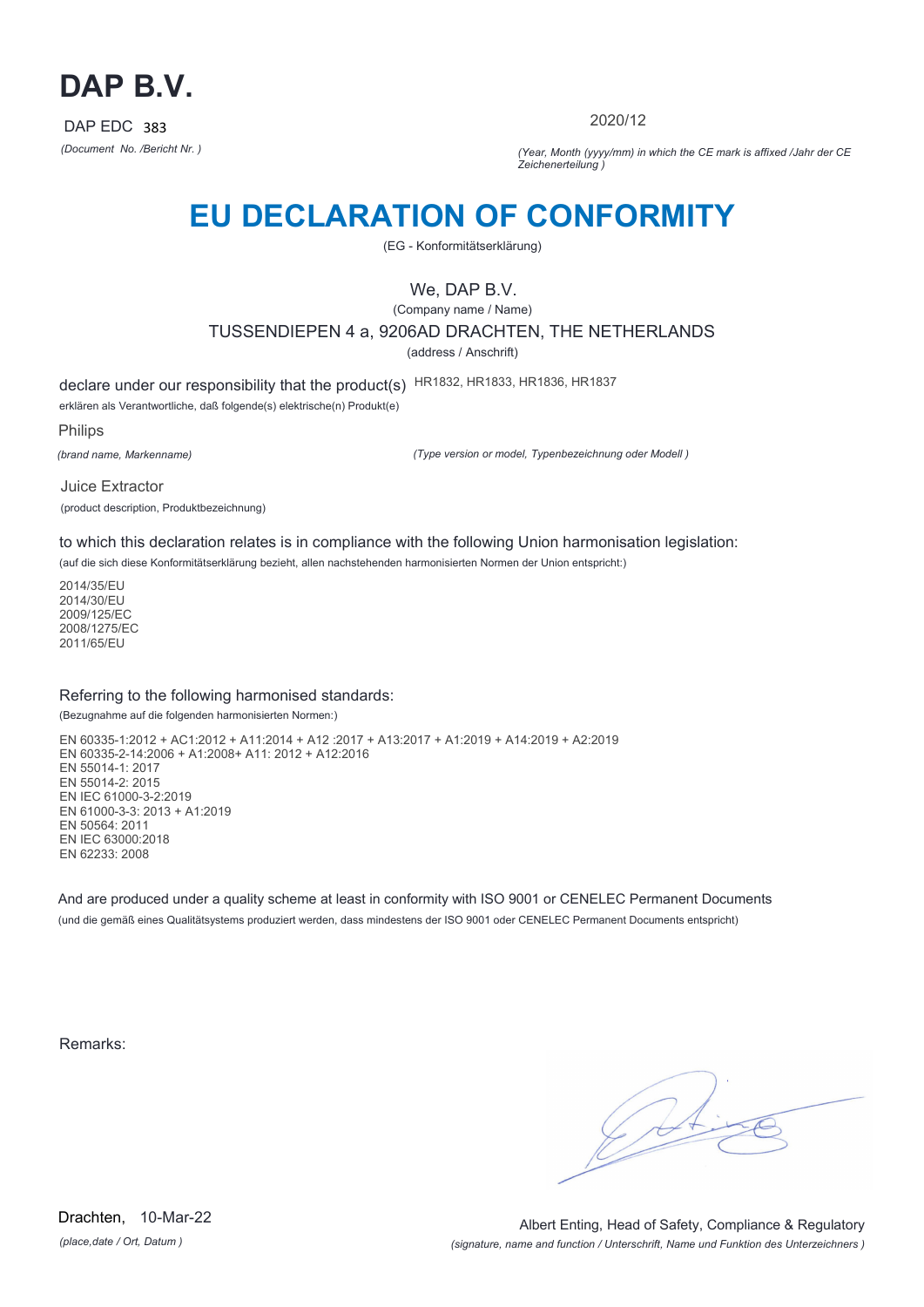

2020/12

*(Document No. / Numéro du document) (Year, Month (yyyy/mm) in which the CE mark is affixed / Année/mois (aaaa/mm) au cours de laquelle le marquage CE a été apposé)*

# **EU DECLARATION OF CONFORMITY**

(DECLARATION DE CONFORMITE CE)

## We, DAP B.V.

(Company name / Nom de l'entreprise) TUSSENDIEPEN 4 a, 9206AD DRACHTEN, THE NETHERLANDS

(address / adresse)

declare under our responsibility that the product(s) HR1832, HR1833, HR1836, HR1837

(déclarons sous notre propre responsabilité que le(s) produit(s))

Philips

*(brand name, nom de la marque)*

*(Type version or model, référence ou modèle)*

Juice Extractor (product description, description du produit)

to which this declaration relates is in compliance with the following Union harmonisation legislation: (auquel cette déclaration se rapporte, est conforme à la législation d'harmonisation de l'Union suivante :)

2014/35/EU 2014/30/EU 2009/125/EC 2008/1275/EC 2011/65/EU

### Referring to the following harmonised standards:

(Et fait référence aux normes harmonisées suivantes :)

EN 60335-1:2012 + AC1:2012 + A11:2014 + A12 :2017 + A13:2017 + A1:2019 + A14:2019 + A2:2019 EN 60335-2-14:2006 + A1:2008+ A11: 2012 + A12:2016 EN 55014-1: 2017 EN 55014-2: 2015 EN IEC 61000-3-2:2019 EN 61000-3-3: 2013 + A1:2019 EN 50564: 2011 EN IEC 63000:2018 EN 62233: 2008

And are produced under a quality scheme at least in conformity with ISO 9001 or CENELEC Permanent Documents (Et sont fabriqués conformément à une qualité au moins conforme à la norme ISO 9001 ou aux Documents Permanents CENELEC)

Remarks:

*(place,date / lieu, date)* Drachten, 10-Mar-22

*(signature, name and function / signature, nom et fonction)* Albert Enting, Head of Safety, Compliance & Regulatory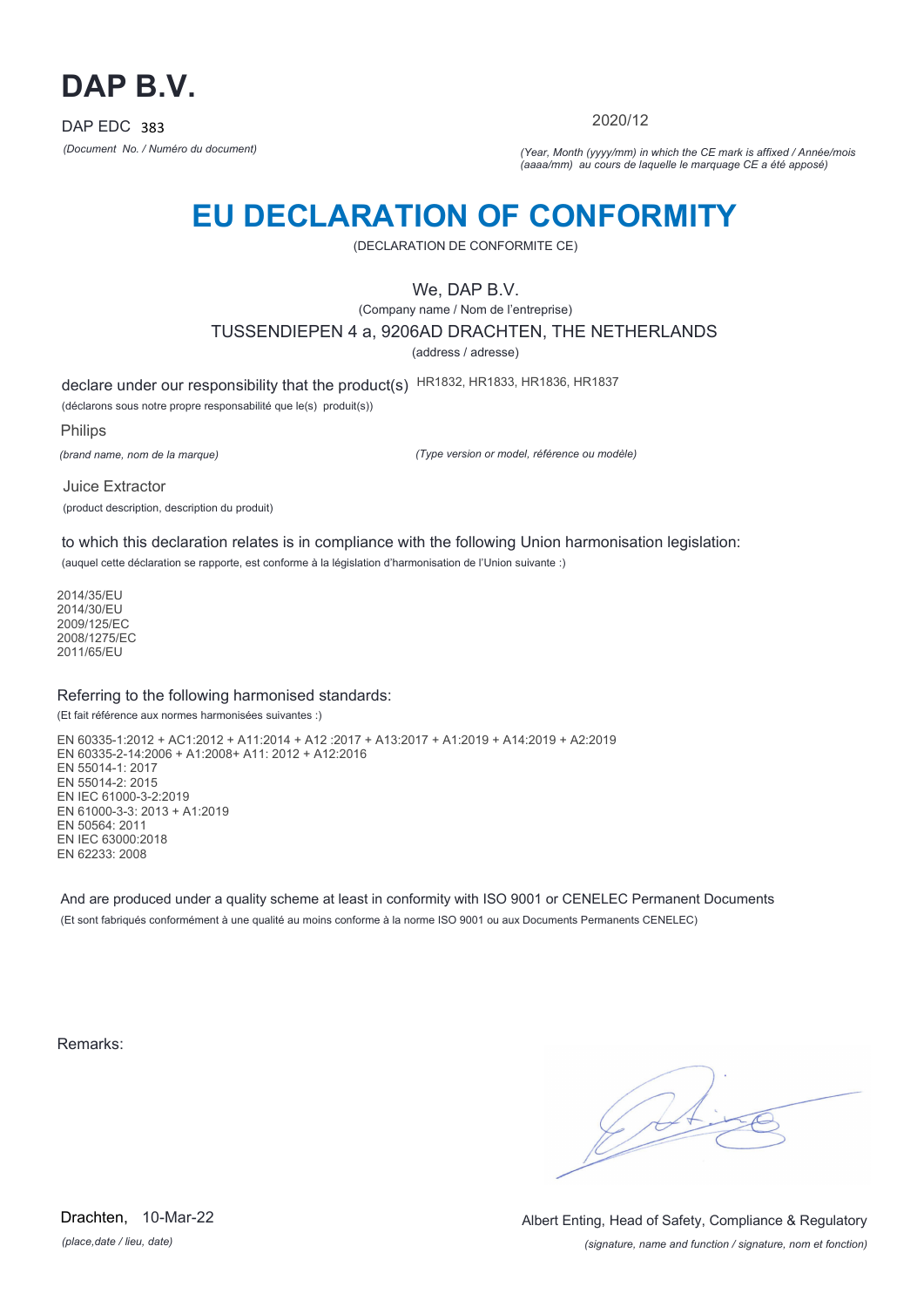

2020/12

*(Document No. / Documentnummer) (Year, Month (yyyy/mm) in which the CE mark is affixed / Jaar, maand waarin de CE markering is uitgegeven)*

# **EU DECLARATION OF CONFORMITY**

(Europeese Conformiteitsverklaring)

## We, DAP B.V.

(Company name / Bedrijfsnaam) TUSSENDIEPEN 4 a, 9206AD DRACHTEN, THE NETHERLANDS

(address / adres)

declare under our responsibility that the product(s) HR1832, HR1833, HR1836, HR1837

(verklaren dat onder onze verantwoordelijkheid de product(en))

Philips

*(brand name, merknaam)*

*(Type version or model, typenummer of model)*

Juice Extractor (product description, productbeschrijving)

to which this declaration relates is in compliance with the following Union harmonisation legislation:

(waarop deze verklaring betrekking heeft in overeenstemming is met de volgende harmonisatiewetten van de Europese Unie:)

2014/35/EU 2014/30/EU 2009/125/EC 2008/1275/EC 2011/65/EU

### Referring to the following harmonised standards:

(Onder verwijzing naar de volgende geharmoniseerde normen:)

EN 60335-1:2012 + AC1:2012 + A11:2014 + A12 :2017 + A13:2017 + A1:2019 + A14:2019 + A2:2019 EN 60335-2-14:2006 + A1:2008+ A11: 2012 + A12:2016 EN 55014-1: 2017 EN 55014-2: 2015 EN IEC 61000-3-2:2019 EN 61000-3-3: 2013 + A1:2019 EN 50564: 2011 EN IEC 63000:2018 EN 62233: 2008

And are produced under a quality scheme at least in conformity with ISO 9001 or CENELEC Permanent Documents (En worden geproduceerd volgens een kwaliteitsprogramma wat minimaal overeenkomt met ISO9001 of de CENELEC permanente documenten)

Remarks:

 $\sqrt{1}$ 

*(place,date / plaats, datum)* Drachten, 10-Mar-22 Albert Enting, Head of Safety, Compliance & Regulatory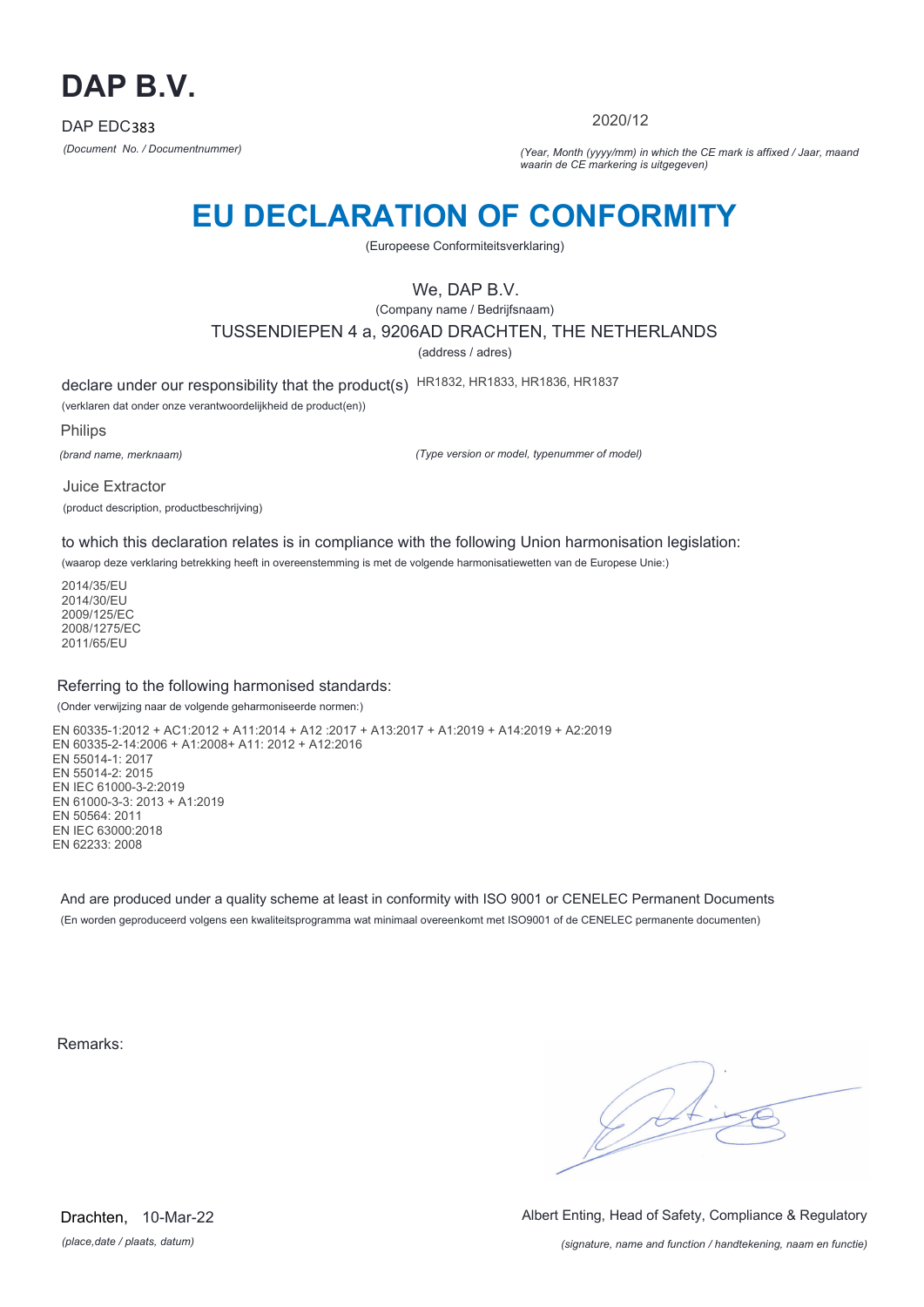

2020/12

*(Document No. / Číslo zprávy) (Year, Month (yyyy/mm) in which the CE mark is affixed / Rok udělění známky CE)*

# **EU DECLARATION OF CONFORMITY**

(Prohlášení o shodě v EU)

## We, DAP B.V.

(Company name / Jméno) TUSSENDIEPEN 4 a, 9206AD DRACHTEN, THE NETHERLANDS (address / adresa)

declare under our responsibility that the product(s) HR1832, HR1833, HR1836, HR1837

(Prohlašujeme na svou odpovědnost, že elektrický výrobek)

Philips

*(brand name, značka)*

*(Type version or model, Typ verze nebo model)*

Juice Extractor (product description, popis výrobku)

to which this declaration relates is in compliance with the following Union harmonisation legislation:

(ke kterému se toto prohlášení vztahuje, je v souladu s následujícími harmonizačními právními předpisy EU:)

2014/35/EU 2014/30/EU 2009/125/EC 2008/1275/EC 2011/65/EU

### Referring to the following harmonised standards:

(Odkazující na následovné harmonizované normy:)

EN 60335-1:2012 + AC1:2012 + A11:2014 + A12 :2017 + A13:2017 + A1:2019 + A14:2019 + A2:2019 EN 60335-2-14:2006 + A1:2008+ A11: 2012 + A12:2016 EN 55014-1: 2017 EN 55014-2: 2015 EN IEC 61000-3-2:2019 EN 61000-3-3: 2013 + A1:2019 EN 50564: 2011 EN IEC 63000:2018 EN 62233: 2008

And are produced under a quality scheme at least in conformity with ISO 9001 or CENELEC Permanent Documents (A jsou vyráběny v systému řízení kvality minimálně ve shodě s ISO 9001 nebo)

Remarks:

*(place,date / místo, datum)* Drachten, 10-Mar-22

*(signature, name and function / podpis, jméno a funkce)* Albert Enting, Head of Safety, Compliance & Regulatory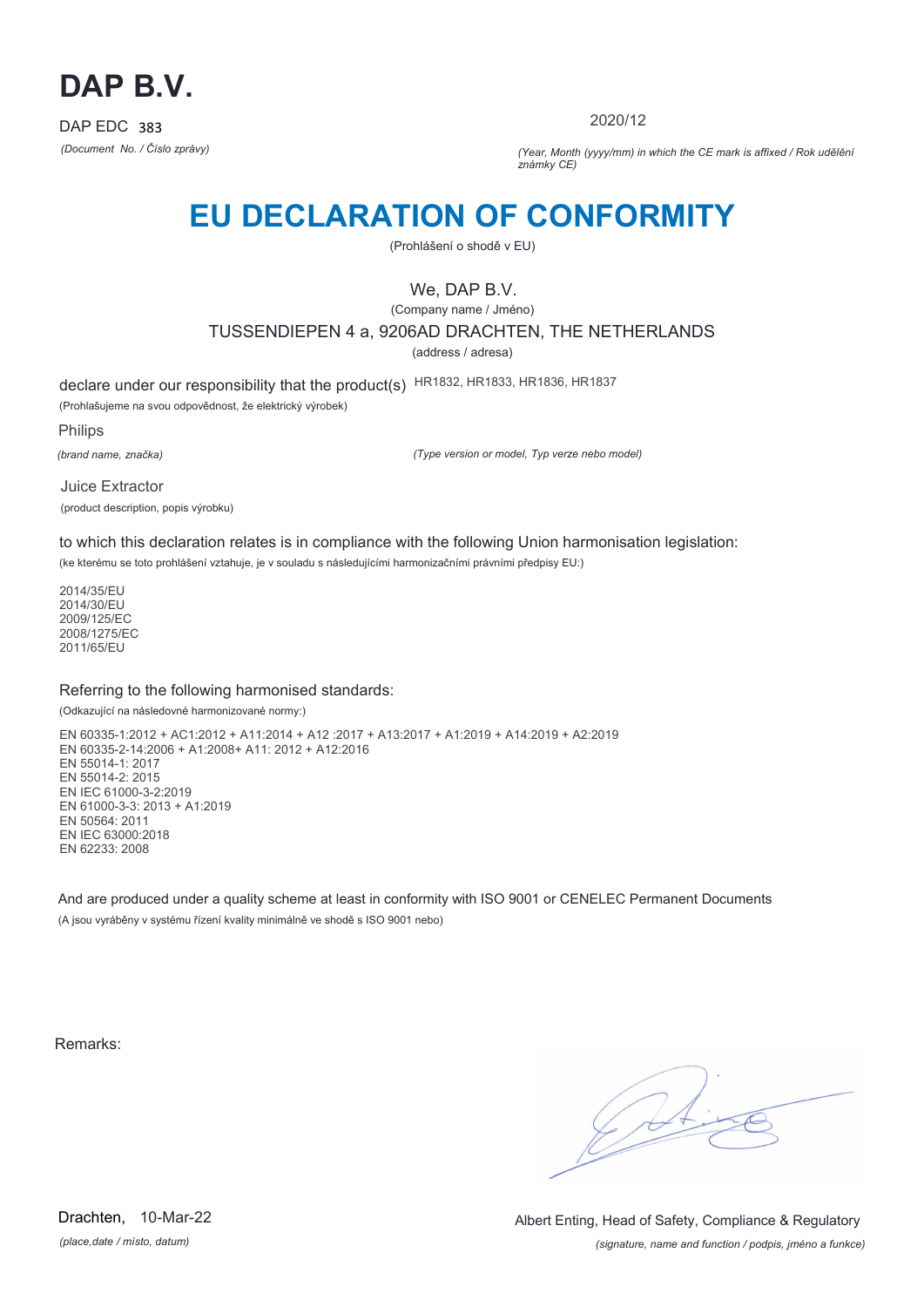

2020/12

*(Document No. / Rapportnummer) (Year, Month (yyyy/mm) in which the CE mark is affixed / Årstal for påhæftning af CE-mærkningen)*

# **EU DECLARATION OF CONFORMITY**

(EU KONFORMITETSERKLÆRING)

## We, DAP B.V.

(Company name / Virksomhedens navn) TUSSENDIEPEN 4 a, 9206AD DRACHTEN, THE NETHERLANDS

(address / adresse)

declare under our responsibility that the product(s) HR1832, HR1833, HR1836, HR1837

(Erklærer i henhold til vores ansvar, at de(t) elektriske produkt(er))

Philips

*(brand name, navn på varemærke)*

*(Type version or model, type eller model)*

Juice Extractor (product description, produktbeskrivelse)

to which this declaration relates is in compliance with the following Union harmonisation legislation:

(til hvilke(t) denne erklæring relaterer sig, er i overensstemmelse med følgende EUharmoniseringslovgivning:)

2014/35/EU 2014/30/EU 2009/125/EC 2008/1275/EC 2011/65/EU

### Referring to the following harmonised standards:

(Med reference til følgende harmoniserede standarder:)

EN 60335-1:2012 + AC1:2012 + A11:2014 + A12 :2017 + A13:2017 + A1:2019 + A14:2019 + A2:2019 EN 60335-2-14:2006 + A1:2008+ A11: 2012 + A12:2016 EN 55014-1: 2017 EN 55014-2: 2015 EN IEC 61000-3-2:2019 EN 61000-3-3: 2013 + A1:2019 EN 50564: 2011 EN IEC 63000:2018 EN 62233: 2008

And are produced under a quality scheme at least in conformity with ISO 9001 or CENELEC Permanent Documents (Og er produceret i en kvalitet, der, som minimum, opfylder kravene i ISO 9001-standarden eller CENELEC's permanente dokumenter)

Remarks:

*(place,date / sted, dato)* Drachten, 10-Mar-22

*(signature, name and function / Signatur, navn og titel)* Albert Enting, Head of Safety, Compliance & Regulatory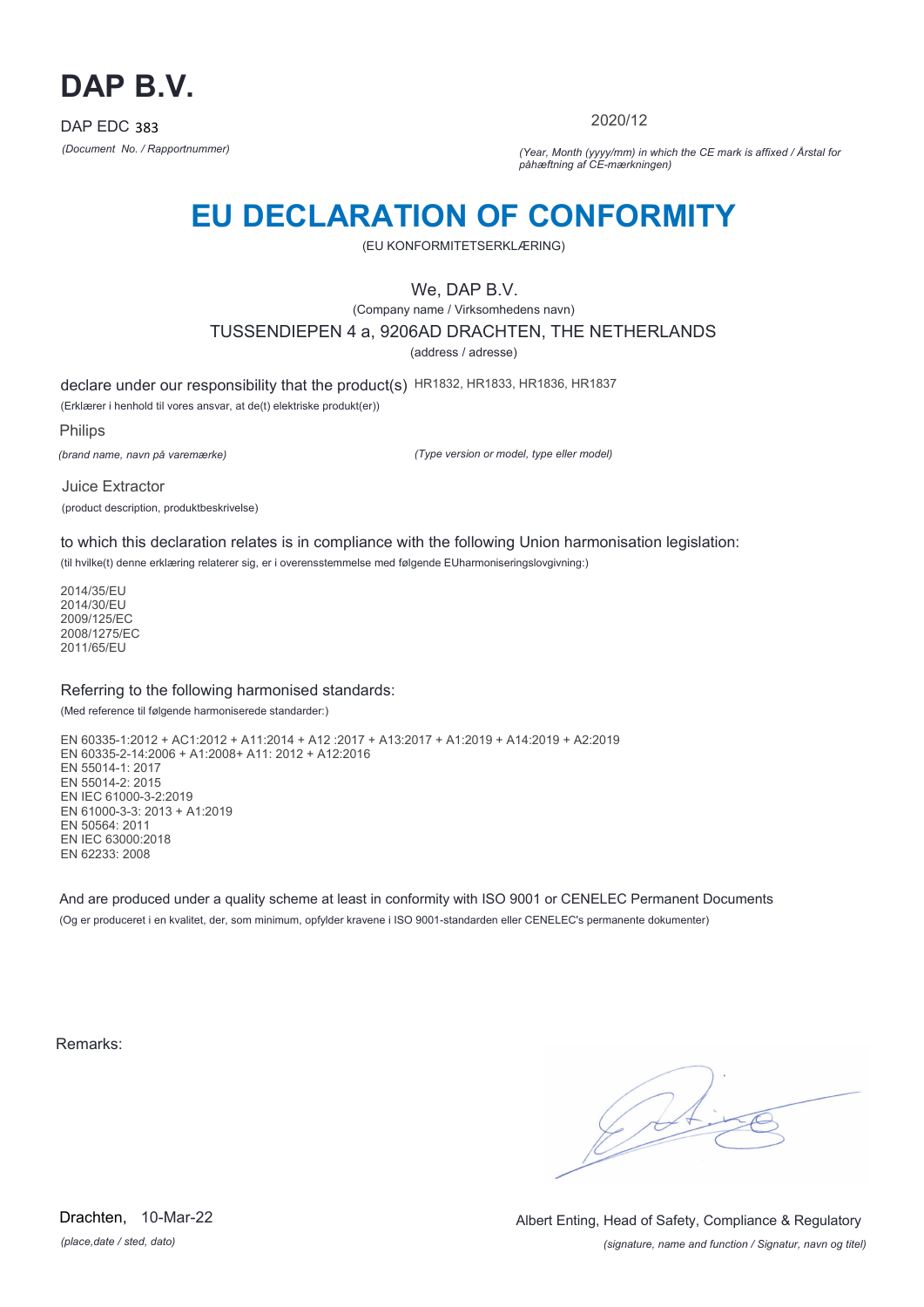

2020/12

*(Document No. / Documento nº.) (Year, Month (yyyy/mm) in which the CE mark is affixed / Año en el que se incluye el marcado CE))*

## **EU DECLARATION OF CONFORMITY**

(EU DECLARACIÓN CE DE CONFORMIDAD)

We, DAP B.V.

(Company name / Nombre compaña )

TUSSENDIEPEN 4 a, 9206AD DRACHTEN, THE NETHERLANDS

(address / dirección )

declare under our responsibility that the product(s): HR1832, HR1833, HR1836, HR1837

(Declaramos bajo nuestra propia responsabilidad que el (los) producto(s):

Philips

*(brand name, nombre de la marca)*

*(Type version or model, Referencia o modelo)*

Juice Extractor (product description, descripción del producto )

to which this declaration relates is in compliance with the following Union harmonisation legislation:

(al que hace referencia esta declaración cumple la siguiente legislación sobre armonización de la Unión:)

2014/35/EU 2014/30/EU 2009/125/EC 2008/1275/EC 2011/65/EU

### Referring to the following harmonised standards:

(En referencia a las siguientes normas armonizadas:)

EN 60335-1:2012 + AC1:2012 + A11:2014 + A12 :2017 + A13:2017 + A1:2019 + A14:2019 + A2:2019 EN 60335-2-14:2006 + A1:2008+ A11: 2012 + A12:2016 EN 55014-1: 2017 EN 55014-2: 2015 EN IEC 61000-3-2:2019 EN 61000-3-3: 2013 + A1:2019 EN 50564: 2011 EN IEC 63000:2018 EN 62233: 2008

And are produced under a quality scheme at least in conformity with ISO 9001 or CENELEC Permanent Documents (Y se fabrican conforme a una calidad al menos conforme a la norma ISO 9001 o a los Documentos Permanentes CENELEC)

Remarks:

*(place,date / lugar, fecha)* Drachten, 10-Mar-22

*(signature, name and function / firma, nombre y cargo )* Albert Enting, Head of Safety, Compliance & Regulatory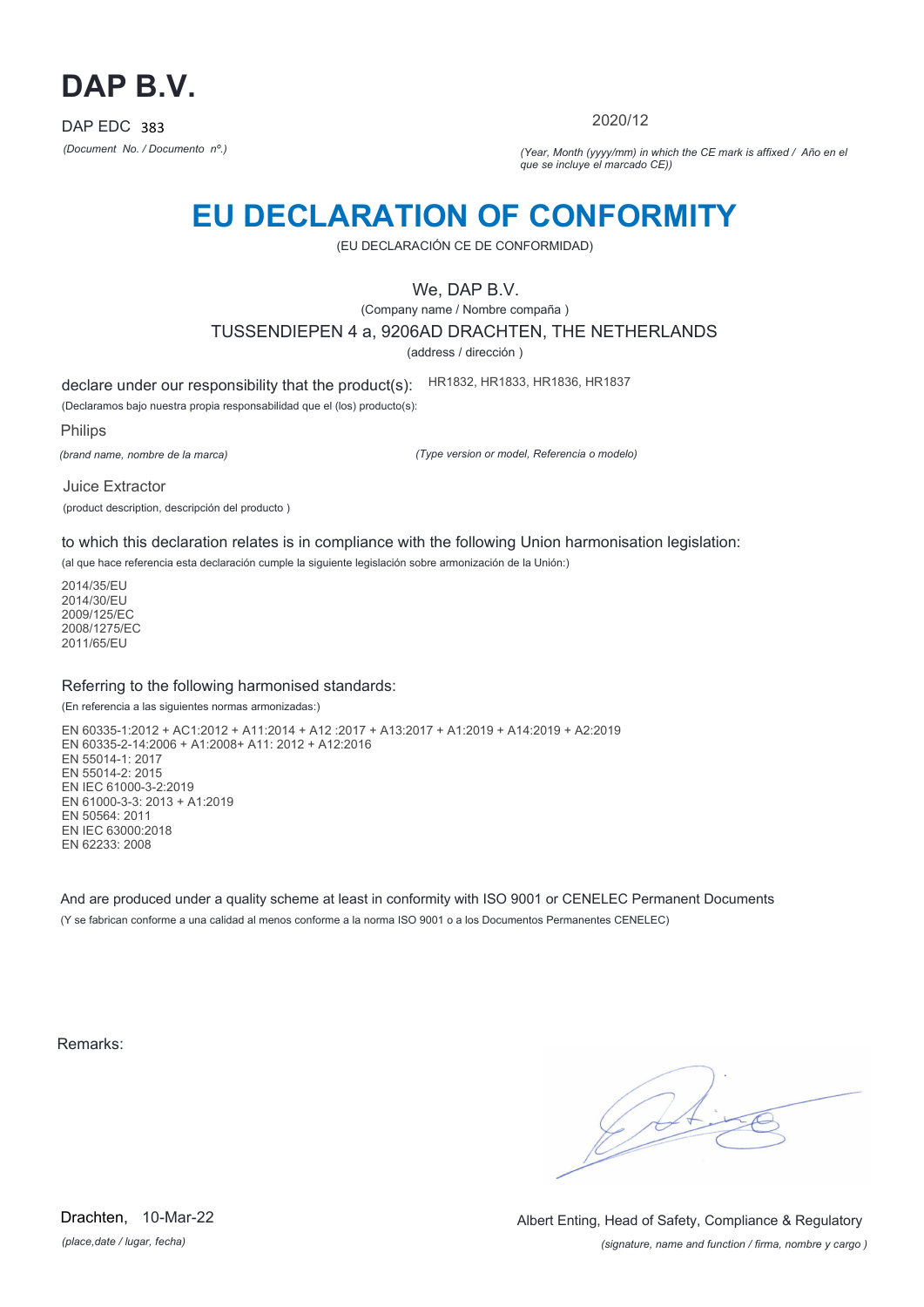

2020/12

*(Document No. / Raportti nr.) (Year, Month (yyyy/mm) in which the CE mark is affixed / CE merkinnän myöntämisvuosi)*

# **EU DECLARATION OF CONFORMITY**

(Vaatimustenmukaisuusvakuutus)

## We, DAP B.V.

(Company name / Nimi) TUSSENDIEPEN 4 a, 9206AD DRACHTEN, THE NETHERLANDS (address / Osoite)

declare under our responsibility that the product(s) HR1832, HR1833, HR1836, HR1837

(Ilmoitus seuraavista vastuullamme olevista sähkötuotteista:)

Philips

*(brand name, Brändinimi)*

*(Type version or model, Tyypi, versio tai malli)*

Juice Extractor (product description, Tuotekuvaus)

to which this declaration relates is in compliance with the following Union harmonisation legislation:

(Tämä vakuutus on yhdenmukainen seuraavan Euroopan unionin yhdenmukaistamislainsäädännön kanssa:)

2014/35/EU 2014/30/EU 2009/125/EC 2008/1275/EC 2011/65/EU

### Referring to the following harmonised standards:

(Viitaten seuraaviin yhdenmukaistettuihin standardeihin:)

EN 60335-1:2012 + AC1:2012 + A11:2014 + A12 :2017 + A13:2017 + A1:2019 + A14:2019 + A2:2019 EN 60335-2-14:2006 + A1:2008+ A11: 2012 + A12:2016 EN 55014-1: 2017 EN 55014-2: 2015 EN IEC 61000-3-2:2019 EN 61000-3-3: 2013 + A1:2019 EN 50564: 2011 EN IEC 63000:2018 EN 62233: 2008

And are produced under a quality scheme at least in conformity with ISO 9001 or CENELEC Permanent Documents (Ja on tuotettu seuraavien laatujärjestelmien mukaisesti : ISO 9001 ja CENELEC asiakirjat)

Remarks:

*(place,date / paikka, päiväys)* Drachten, 10-Mar-22

*(signature, name and function / Allekirjoitus, nimi ja asema)* Albert Enting, Head of Safety, Compliance & Regulatory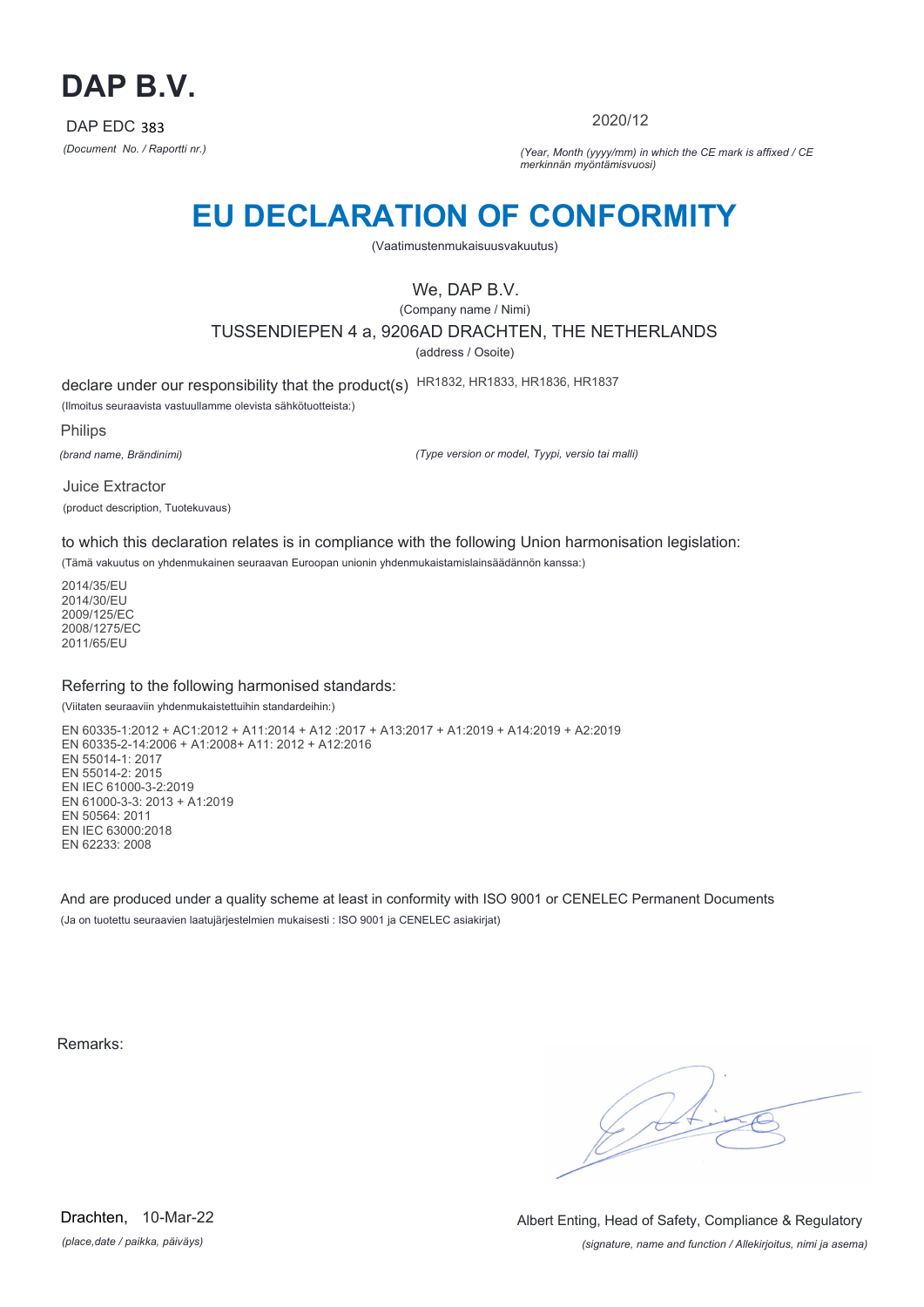

2020/12

*(Document No. / Jelentés száma) (Year, Month (yyyy/mm) in which the CE mark is affixed / A CE jelzés feltüntetésének éve)*

# **EU DECLARATION OF CONFORMITY**

(EC MEGFELELŐSÉGI NYILATKOZAT)

### We, DAP B.V.

(Company name / Név)

TUSSENDIEPEN 4 a, 9206AD DRACHTEN, THE NETHERLANDS

(address / cím)

declare under our responsibility that the product(s)

(Felelőssége tudatában nyilatkozik, hogy az alábbi elektronikai termék(ek))

Philips

*(brand name, márkanév)*

*(Type version or model, Típusváltozat vagy modell)*

HR1832, HR1833, HR1836, HR1837

Juice Extractor (product description, termék megnevezése)

to which this declaration relates is in compliance with the following Union harmonisation legislation:

(amelyre ez nyilatkozat vonatkozik, megfelel a következő uniós harmonizációs jogszabályoknak:)

2014/35/EU 2014/30/EU 2009/125/EC 2008/1275/EC 2011/65/EU

### Referring to the following harmonised standards:

(Hivatkozva a következő harmonizált szabványokra:)

EN 60335-1:2012 + AC1:2012 + A11:2014 + A12 :2017 + A13:2017 + A1:2019 + A14:2019 + A2:2019 EN 60335-2-14:2006 + A1:2008+ A11: 2012 + A12:2016 EN 55014-1: 2017 EN 55014-2: 2015 EN IEC 61000-3-2:2019 EN 61000-3-3: 2013 + A1:2019 EN 50564: 2011 EN IEC 63000:2018 EN 62233: 2008

And are produced under a quality scheme at least in conformity with ISO 9001 or CENELEC Permanent Documents (legalább az ISO 9001-nek megfelelően vagy)

Remarks:

 $\sqrt{1}$ 

*(place,date / hely, dátum)* Drachten, 10-Mar-22

*(signature, name and function / aláírás, név és beosztás)* Albert Enting, Head of Safety, Compliance & Regulatory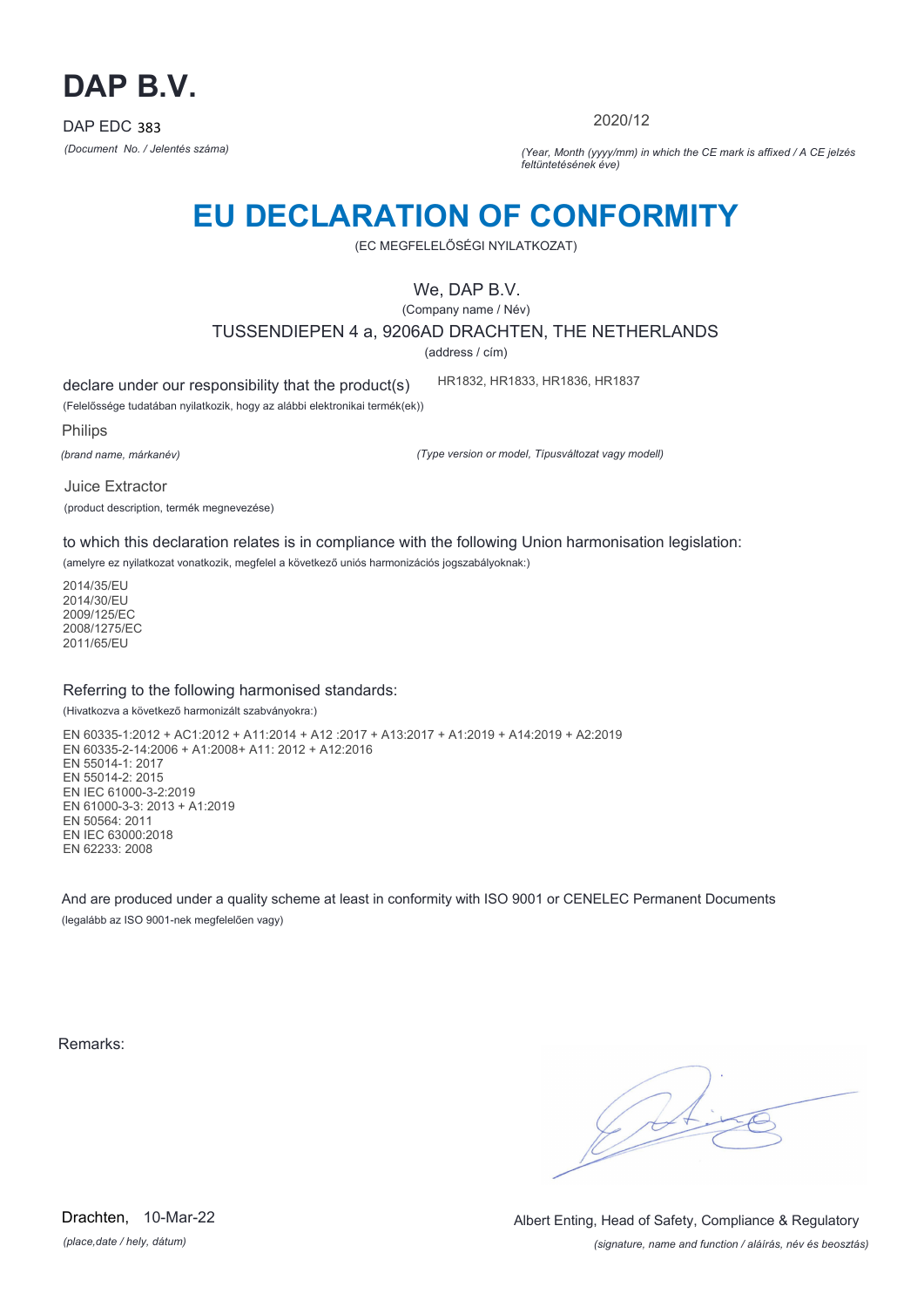

2020/12

*(Document No. / Report Numero ) (Year, Month (yyyy/mm) in which the CE mark is affixed / Anno di apposizione della marcatura CE)*

## **EU DECLARATION OF CONFORMITY**

(DICHIARAZIONE DI CONFORMITA' CE )

### We, DAP B.V.

(Company name / denominazione sociale)

TUSSENDIEPEN 4 a, 9206AD DRACHTEN, THE NETHERLANDS

(address / sede)

declare under our responsibility that the product(s) HR1832, HR1833, HR1836, HR1837

(dichiara sotto la propria responsabilità che il /i Prodotto /i elettrico/i)

Philips

*(brand name, marchio)*

*(Type version or model, modello o versione )*

Juice Extractor

(product description, descrizione del prodotto)

to which this declaration relates is in compliance with the following Union harmonisation legislation:

(al quale la presente dichiarazione si riferisce è conforme alla seguente normativa di armonizzazione dell'Unione:

2014/35/EU 2014/30/EU 2009/125/EC 2008/1275/EC 2011/65/EU

### Referring to the following harmonised standards:

(In riferimento alle seguenti norme tecniche armonizzate:)

EN 60335-1:2012 + AC1:2012 + A11:2014 + A12 :2017 + A13:2017 + A1:2019 + A14:2019 + A2:2019 EN 60335-2-14:2006 + A1:2008+ A11: 2012 + A12:2016 EN 55014-1: 2017 EN 55014-2: 2015 EN IEC 61000-3-2:2019 EN 61000-3-3: 2013 + A1:2019 EN 50564: 2011 EN IEC 63000:2018 EN 62233: 2008

And are produced under a quality scheme at least in conformity with ISO 9001 or CENELEC Permanent Documents (e i processi produttivi seguono un sistema qualità conforme almeno alla norma ISO 9001 o ai documenti permanenti CENELEC)

Remarks:

 $\sqrt{4}$ 

*(place,date / luogo e data)* Drachten, 10-Mar-22

*(signature, name and function / firma , nome e funzione)* Albert Enting, Head of Safety, Compliance & Regulatory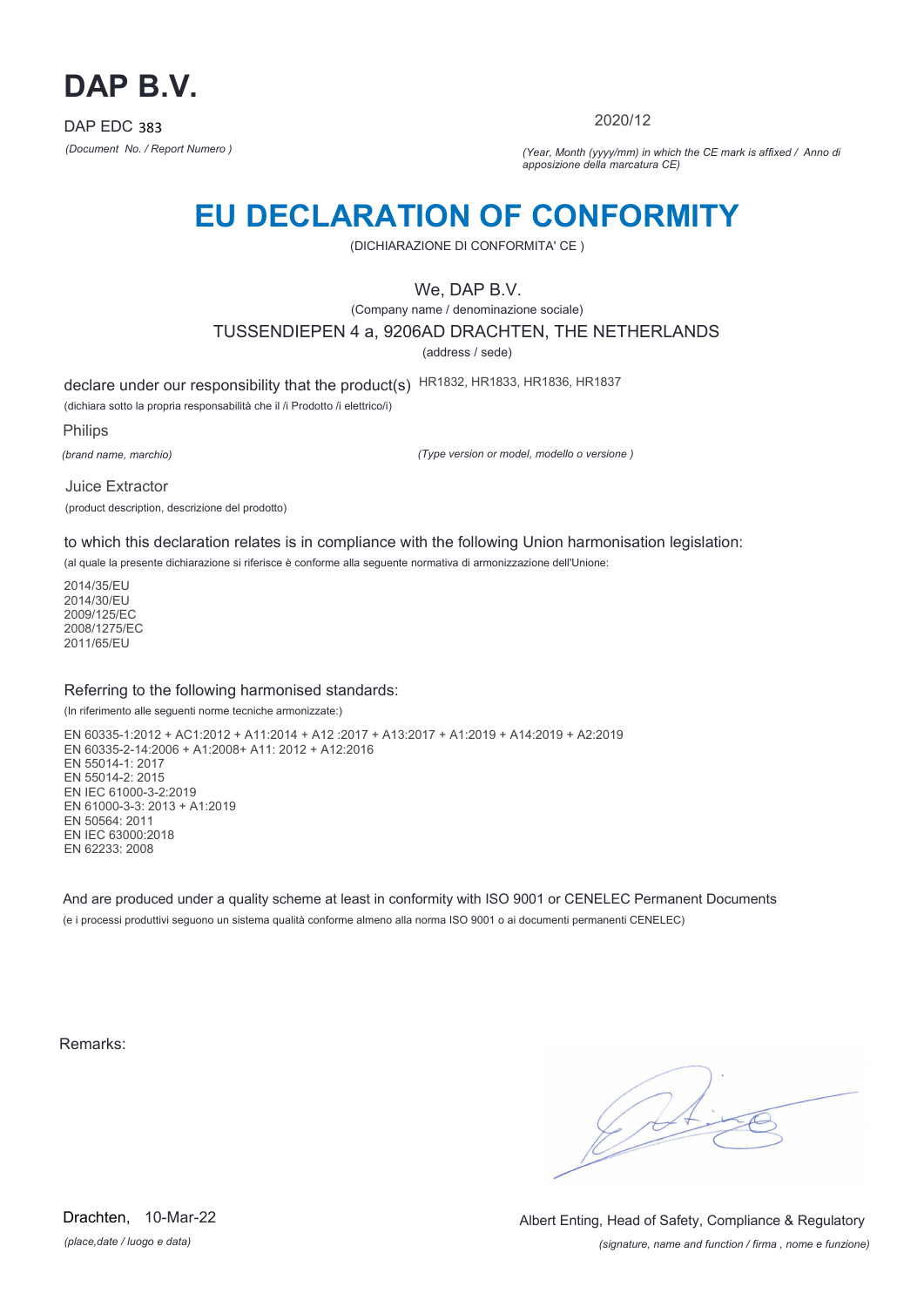

2020/12

*(Document No. / Pranešimo Nr.) (Year, Month (yyyy/mm) in which the CE mark is affixed / Metai, kada CE patvirtino)*

## **EU DECLARATION OF CONFORMITY**

(EC ATITIKTIES DEKLARACIJA)

We, DAP B.V.

(Company name / Pavadinimas) TUSSENDIEPEN 4 a, 9206AD DRACHTEN, THE NETHERLANDS

(address / adresas)

declare under our responsibility that the product(s) HR1832, HR1833, HR1836, HR1837

(Deklaruojame, kad elektronikos gaminys (-iai):)

Philips

*(brand name, firmos ženklo pavadinimas )*

*(Type version or model, Tipas arba modelis)*

Juice Extractor (product description, gaminio aprašymas)

to which this declaration relates is in compliance with the following Union harmonisation legislation:

(šiai deklaracijai, sutinkamai su toliau nurodytais jungtiniais harmonizacijos reglamentais:)

2014/35/EU 2014/30/EU 2009/125/EC 2008/1275/EC 2011/65/EU

### Referring to the following harmonised standards:

(Sutinkamai su šiais harmonizuotais standartais:)

EN 60335-1:2012 + AC1:2012 + A11:2014 + A12 :2017 + A13:2017 + A1:2019 + A14:2019 + A2:2019 EN 60335-2-14:2006 + A1:2008+ A11: 2012 + A12:2016 EN 55014-1: 2017 EN 55014-2: 2015 EN IEC 61000-3-2:2019 EN 61000-3-3: 2013 + A1:2019 EN 50564: 2011 EN IEC 63000:2018 EN 62233: 2008

And are produced under a quality scheme at least in conformity with ISO 9001 or CENELEC Permanent Documents (Pagaminta atitinkant visus kokybės reikalavimus pagal ISO 9001 ar CENELEC nuolatinius dokumentus)

Remarks:

 $\sqrt{4}$ 

*(place,date / vieta, data)* Drachten, 10-Mar-22

*(signature, name and function / parašas, vardas, pavardė ir pareigos)* Albert Enting, Head of Safety, Compliance & Regulatory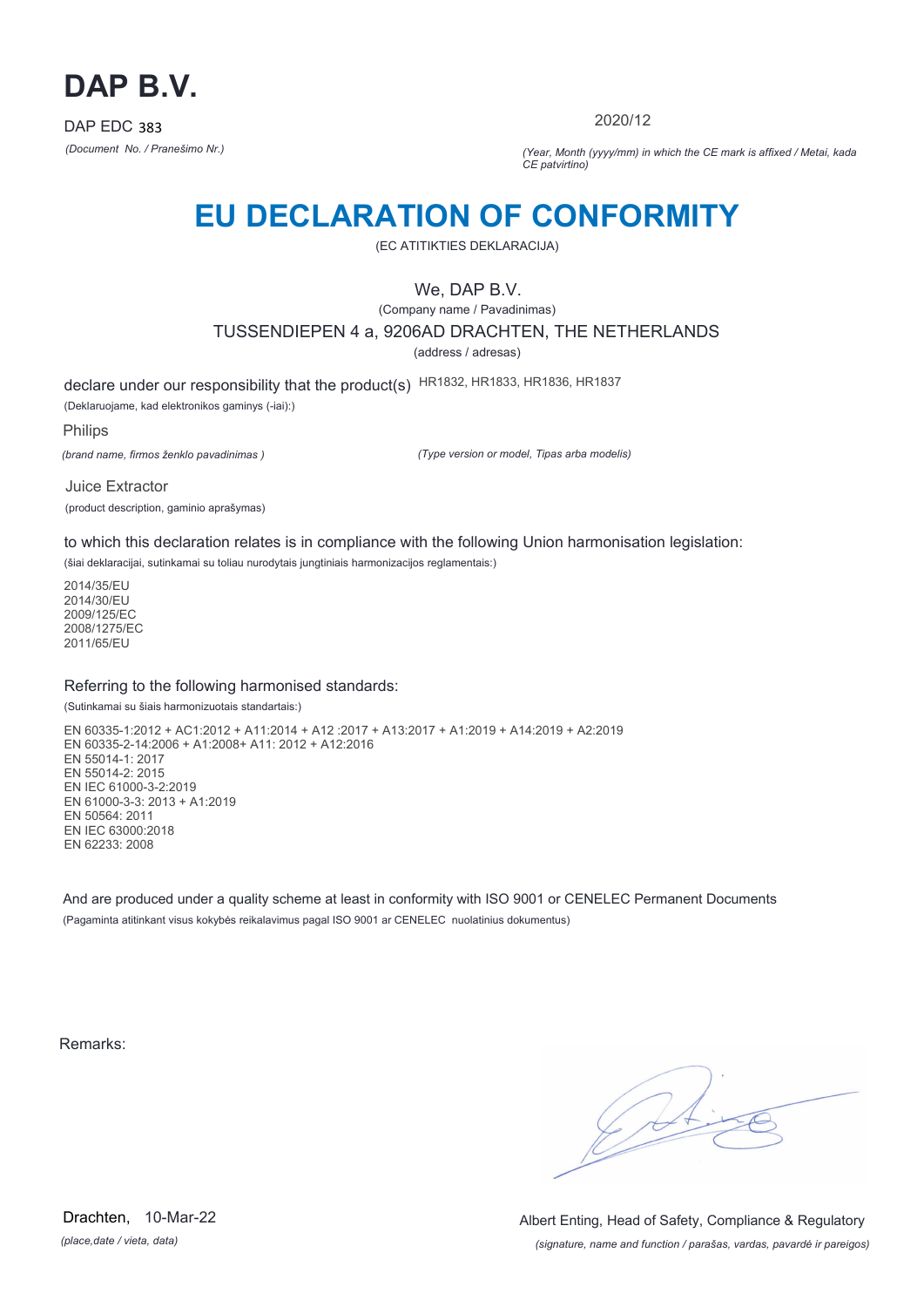

2020/12

*(Document No. / Ziņojums Nr) (Year, Month (yyyy/mm) in which the CE mark is affixed / Gads kurā CE zīme ieviesta)*

## **EU DECLARATION OF CONFORMITY**

(EC deklarācija atbilstība)

## We, DAP B.V.

(Company name / vārds)

TUSSENDIEPEN 4 a, 9206AD DRACHTEN, THE NETHERLANDS

(address / adrese)

declare under our responsibility that the product(s) HR1832, HR1833, HR1836, HR1837

(deklarēt zem vai atbildība ka, elektronisks produkts)

Philips

*(brand name, fabrikas marka vārds)*

*(Type version or model, Tips, versija vai modelis)*

Juice Extractor (product description, produkta apraksts)

to which this declaration relates is in compliance with the following Union harmonisation legislation:

(uz ko attiecas šī deklarācija, atbilst tālāk minētajiem Eiropas Savienības saskaņošanas tiesību aktiem:)

2014/35/EU 2014/30/EU 2009/125/EC 2008/1275/EC 2011/65/EU

### Referring to the following harmonised standards:

(Atsaucas uz tālāk minētajiem saskaņotajiem standartiem:)

EN 60335-1:2012 + AC1:2012 + A11:2014 + A12 :2017 + A13:2017 + A1:2019 + A14:2019 + A2:2019 EN 60335-2-14:2006 + A1:2008+ A11: 2012 + A12:2016 EN 55014-1: 2017 EN 55014-2: 2015 EN IEC 61000-3-2:2019 EN 61000-3-3: 2013 + A1:2019 EN 50564: 2011 EN IEC 63000:2018 EN 62233: 2008

And are produced under a quality scheme at least in conformity with ISO 9001 or CENELEC Permanent Documents (Tiek ražots zem kvalitātes sistēma kas ir apstiprināta ar ISO 9001 vai CENELEC pastāvošiem dokumentiem )

Remarks:

 $\sqrt{4}$ 

*(place,date / vieta, datums)* Drachten, 10-Mar-22

*(signature, name and function / parskts, vārds un amatpienākums)* Albert Enting, Head of Safety, Compliance & Regulatory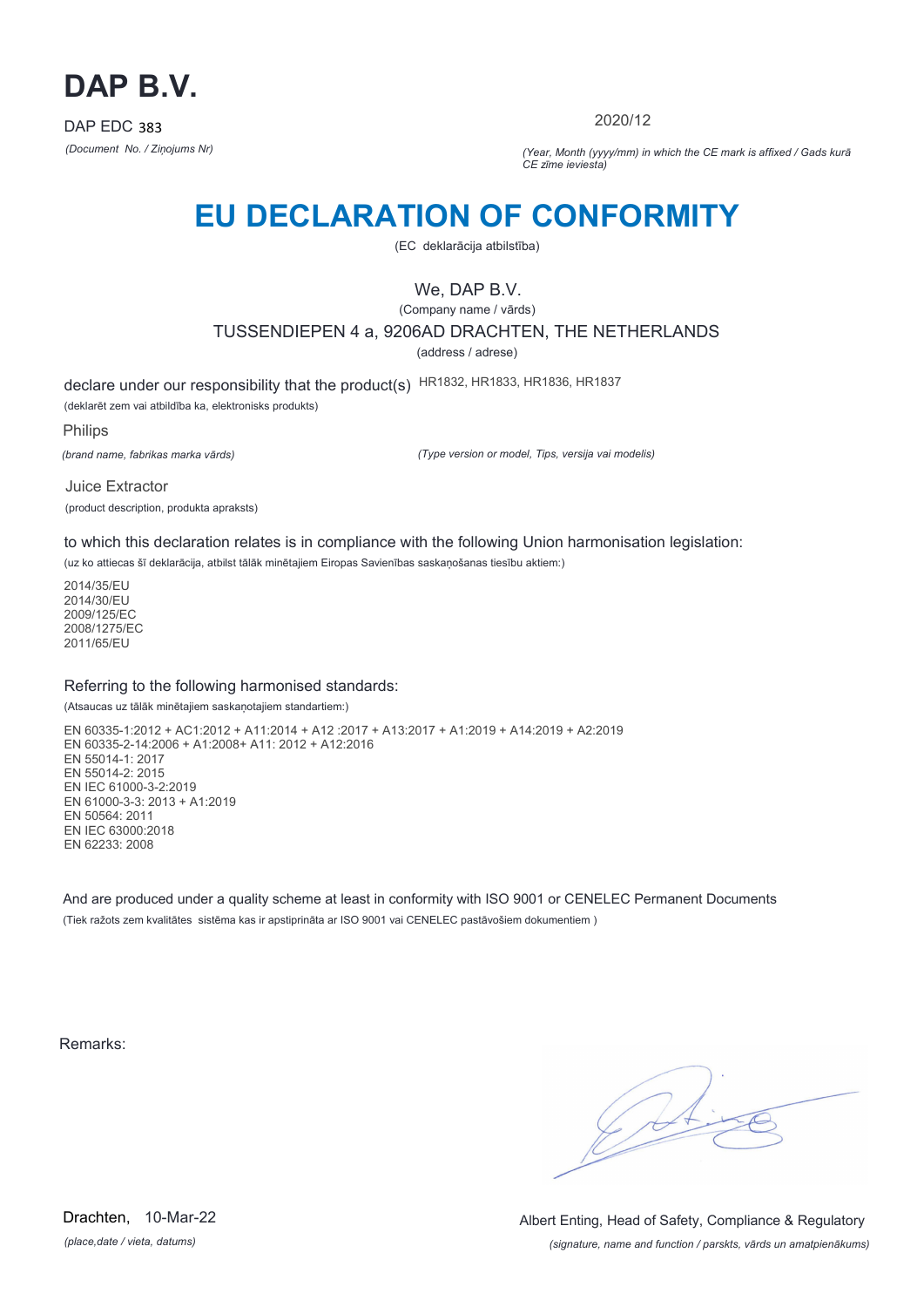

2020/12

*(Document No. / Numer raportu) (Year, Month (yyyy/mm) in which the CE mark is affixed / Rok, w którym oznakowanie CE zostało umieszczone na wyrobie)*

# **EU DECLARATION OF CONFORMITY**

(DEKLARACJA ZGODNOŚCI UE)

We, DAP B.V.

(Company name / Nazwa)

TUSSENDIEPEN 4 a, 9206AD DRACHTEN, THE NETHERLANDS

(address / adres)

declare under our responsibility that the product(s)

(Deklarujemy na naszą odpowiedzialność, że urządzeni(e/a) elektryczne)

Philips

*(brand name, marka)*

*(Type version or model, Typ lub model)*

HR1832, HR1833, HR1836, HR1837

Juice Extractor (product description, nazwa /opis produktu)

to which this declaration relates is in compliance with the following Union harmonisation legislation:

(z następującymi wymaganiami unijnego prawodawstwa harmonizacyjnego:)

2014/35/EU 2014/30/EU 2009/125/EC 2008/1275/EC 2011/65/EU

### Referring to the following harmonised standards:

(Odwołującego się do następujących norm zharmonizowanych:

EN 60335-1:2012 + AC1:2012 + A11:2014 + A12 :2017 + A13:2017 + A1:2019 + A14:2019 + A2:2019 EN 60335-2-14:2006 + A1:2008+ A11: 2012 + A12:2016 EN 55014-1: 2017 EN 55014-2: 2015 EN IEC 61000-3-2:2019 EN 61000-3-3: 2013 + A1:2019 EN 50564: 2011 EN IEC 63000:2018 EN 62233: 2008

And are produced under a quality scheme at least in conformity with ISO 9001 or CENELEC Permanent Documents (oraz został wyprodukowany zgodnie ze standardami jakościowymi takimi jak ISO9001 lub CENELEC Permanent Documents)

Remarks:

*(place,date / miasto, data)* Drachten, 10-Mar-22

*(signature, name and function / podpis, imię i nazwisko oraz funkcja)* Albert Enting, Head of Safety, Compliance & Regulatory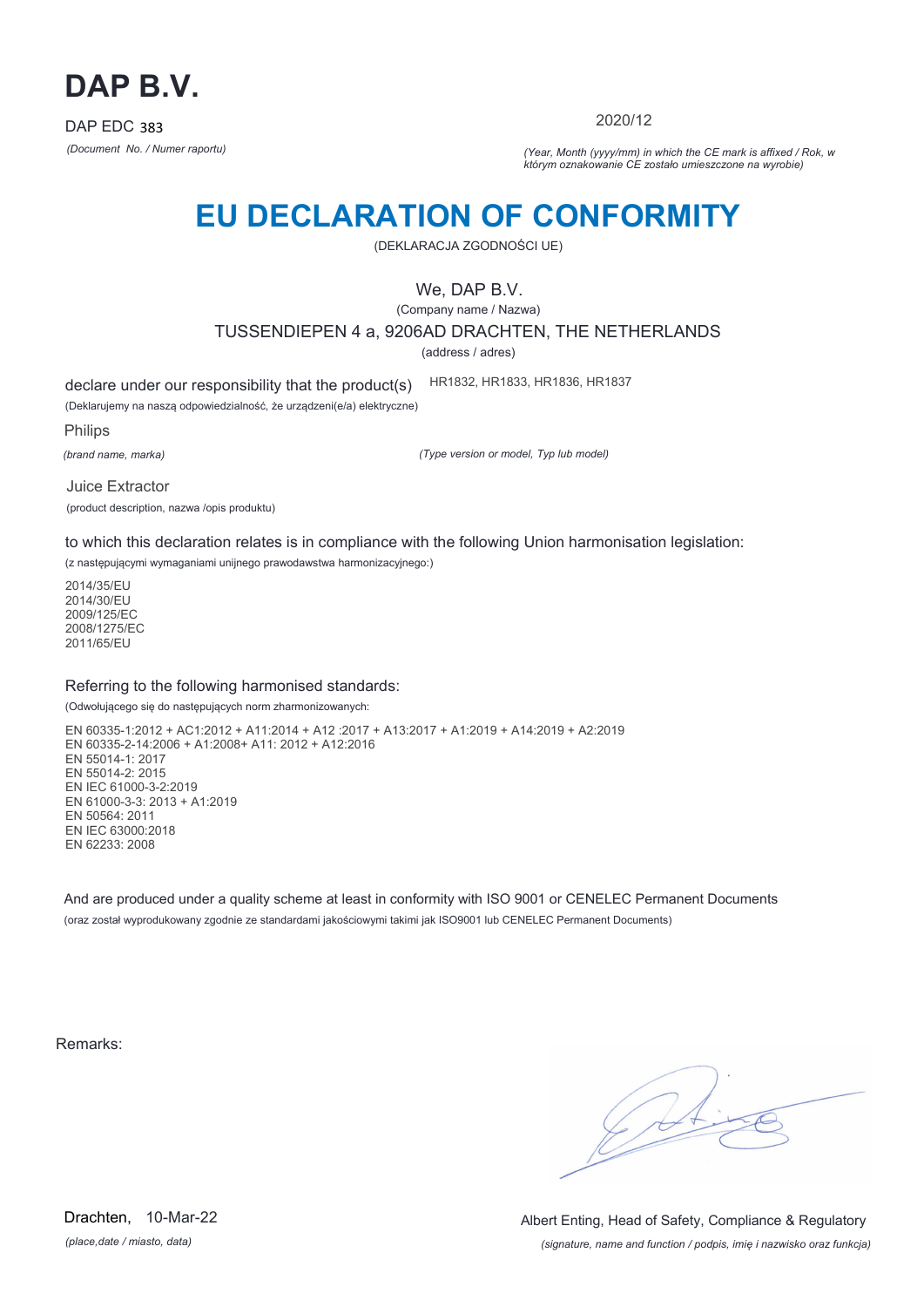

2020/12

*(Document No. / Relatório No.) (Year, Month (yyyy/mm) in which the CE mark is affixed / Ano em que a marca CE é afixada)*

## **EU DECLARATION OF CONFORMITY**

(DECLARAÇÃODE CONFORMIDADE CE)

### We, DAP B.V.

(Company name / Nome) TUSSENDIEPEN 4 a, 9206AD DRACHTEN, THE NETHERLANDS

(address)

declare under our responsibility that the product(s) HR1832, HR1833, HR1836, HR1837

(Declara sob a sua responsabilidade que o(s) producto(s) eléctricos )

Philips

*(brand name, nome da marca)*

*(Type version or model, Indicar versão ou modelo)*

Juice Extractor (product description, Descrição do produto)

to which this declaration relates is in compliance with the following Union harmonisation legislation:

(a que esta declaração se refere está em conformidade com a seguinte legislação de harmonização da União:)

2014/35/EU 2014/30/EU 2009/125/EC 2008/1275/EC 2011/65/EU

### Referring to the following harmonised standards:

(Com referência aos seguintes padrões de harmonização:)

EN 60335-1:2012 + AC1:2012 + A11:2014 + A12 :2017 + A13:2017 + A1:2019 + A14:2019 + A2:2019 EN 60335-2-14:2006 + A1:2008+ A11: 2012 + A12:2016 EN 55014-1: 2017 EN 55014-2: 2015 EN IEC 61000-3-2:2019 EN 61000-3-3: 2013 + A1:2019 EN 50564: 2011 EN IEC 63000:2018 EN 62233: 2008

And are produced under a quality scheme at least in conformity with ISO 9001 or CENELEC Permanent Documents (E são produzidos sob um regime de qualidade, pelo menos, em conformidade com a norma ISO 9001 ou Documentos Permanentes CENELEC)

Remarks:

*(place,date / local, data)* Drachten, 10-Mar-22

*(signature, name and function / assinatura, nome e função)* Albert Enting, Head of Safety, Compliance & Regulatory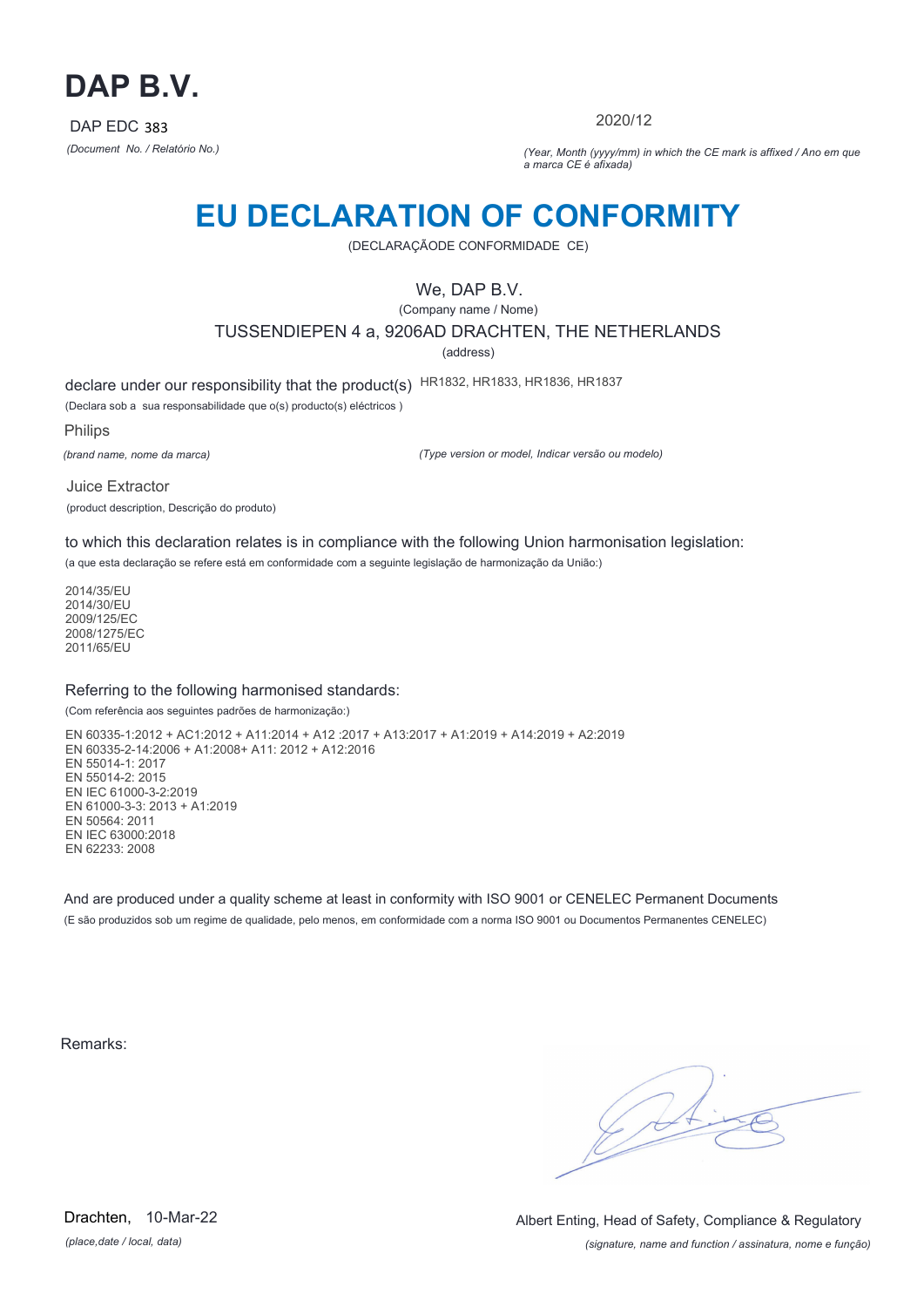

2020/12

*(Document No. / Nr. raport) (Year, Month (yyyy/mm) in which the CE mark is affixed / Anul în care este aplicat marcajul CE)*

## **EU DECLARATION OF CONFORMITY**

(DECLARAŢIE DE CONFORMITATE CE)

### We, DAP B.V.

(Company name / Nume)

TUSSENDIEPEN 4 a, 9206AD DRACHTEN, THE NETHERLANDS

(address / adresă)

declare under our responsibility that the product(s) HR1832, HR1833, HR1836, HR1837

(Declarăm pe proprie răspundere că produsul (produsele) electric(e))

Philips

*(brand name, marca)*

*(Type version or model, Tip sau model)*

Juice Extractor (product description, descriere produs)

to which this declaration relates is in compliance with the following Union harmonisation legislation:

(la care se referă prezenta declarație este în conformitate cu următoarea legislație de armonizare a Uniunii:)

2014/35/EU 2014/30/EU 2009/125/EC 2008/1275/EC 2011/65/EU

### Referring to the following harmonised standards:

(Se referă la următoarele standarde armonizate:)

EN 60335-1:2012 + AC1:2012 + A11:2014 + A12 :2017 + A13:2017 + A1:2019 + A14:2019 + A2:2019 EN 60335-2-14:2006 + A1:2008+ A11: 2012 + A12:2016 EN 55014-1: 2017 EN 55014-2: 2015 EN IEC 61000-3-2:2019 EN 61000-3-3: 2013 + A1:2019 EN 50564: 2011 EN IEC 63000:2018 EN 62233: 2008

And are produced under a quality scheme at least in conformity with ISO 9001 or CENELEC Permanent Documents (Şi sunt fabricate după o schemă de calitate conformă cel puţin cu standardul ISO 9001 sau Documentele Permanente CENELEC)

Remarks:

*(place,date / locul, data)* Drachten, 10-Mar-22

*(signature, name and function / semnătura, nume şi funcţie)* Albert Enting, Head of Safety, Compliance & Regulatory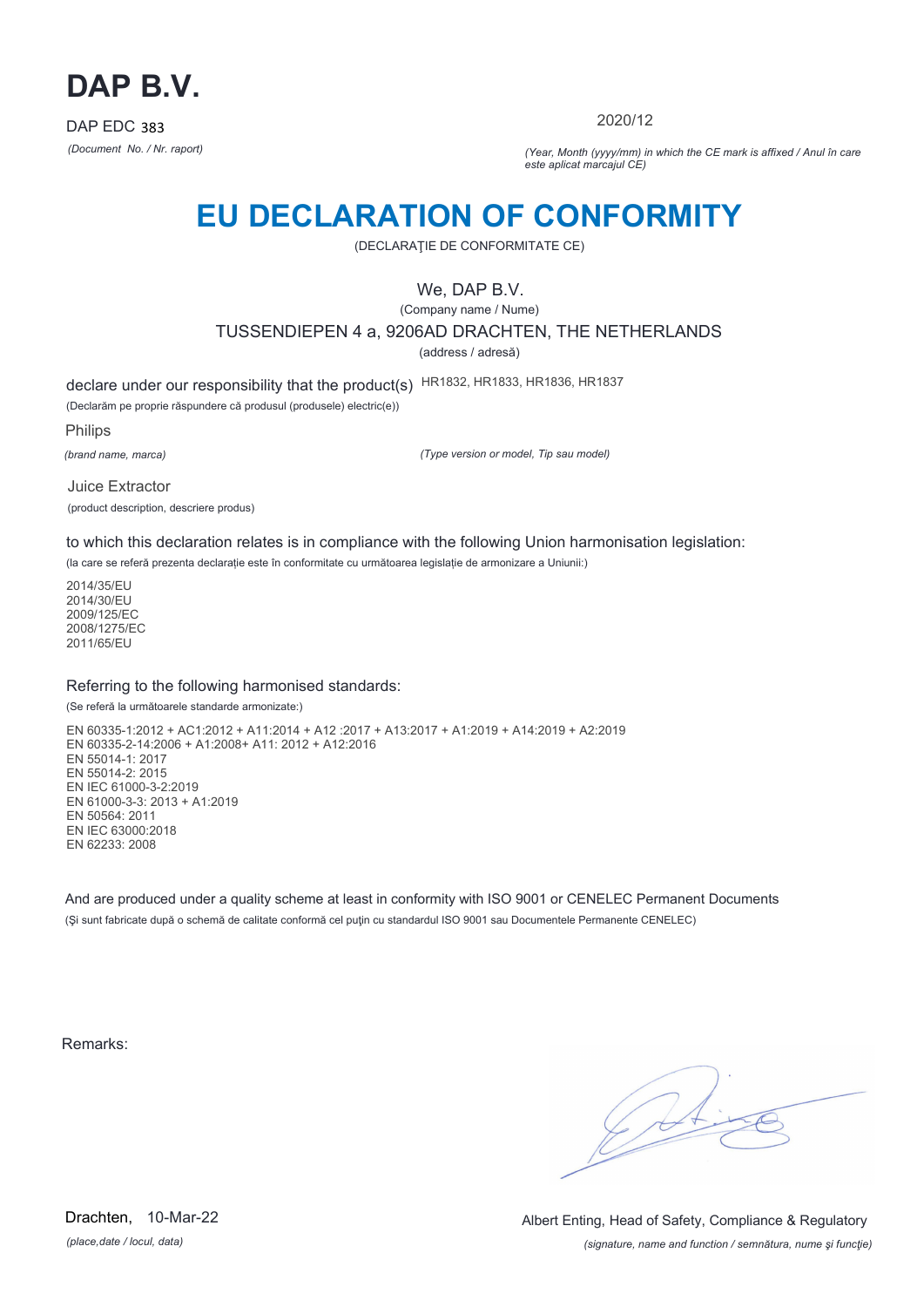

2020/12

*(Document No. / Номер протокола) (Year, Month (yyyy/mm) in which the CE mark is affixed / Год начала маркировки знаком CE)*

# **EU DECLARATION OF CONFORMITY**

(CE Декларация о соответствии)

We, DAP B.V.

(Company name / Юридическое имя)

TUSSENDIEPEN 4 a, 9206AD DRACHTEN, THE NETHERLANDS

(address / адрес)

declare under our responsibility that the product(s): HR1832, HR1833, HR1836, HR1837

(Декларируем под нашу ответственность, что электрическая продукция

Philips

*(brand name, торговая марка)*

*(Type version or model, тип, модель)*

Juice Extractor (product description, описание продукции)

to which this declaration relates is in compliance with the following Union harmonisation legislation:

(к которому относится данное заявление, соответствует следующим законодательным актам Европейского Союза о гармонизации технических нормативов:)

2014/35/EU 2014/30/EU 2009/125/EC 2008/1275/EC 2011/65/EU

### Referring to the following harmonised standards:

(Эти нормативы касаются следующих гармонизированных стандартов:)

EN 60335-1:2012 + AC1:2012 + A11:2014 + A12 :2017 + A13:2017 + A1:2019 + A14:2019 + A2:2019 EN 60335-2-14:2006 + A1:2008+ A11: 2012 + A12:2016 EN 55014-1: 2017 EN 55014-2: 2015 EN IEC 61000-3-2:2019 EN 61000-3-3: 2013 + A1:2019 EN 50564: 2011 EN IEC 63000:2018 EN 62233: 2008

And are produced under a quality scheme at least in conformity with ISO 9001 or CENELEC Permanent Documents (по крайней мере, в соответствии с ISO 9001 или)

Remarks:

 $\sqrt{14}$ 

*(place,date / место, дата)* Drachten, 10-Mar-22

*(signature, name and function / подпись, имя и должность)* Albert Enting, Head of Safety, Compliance & Regulatory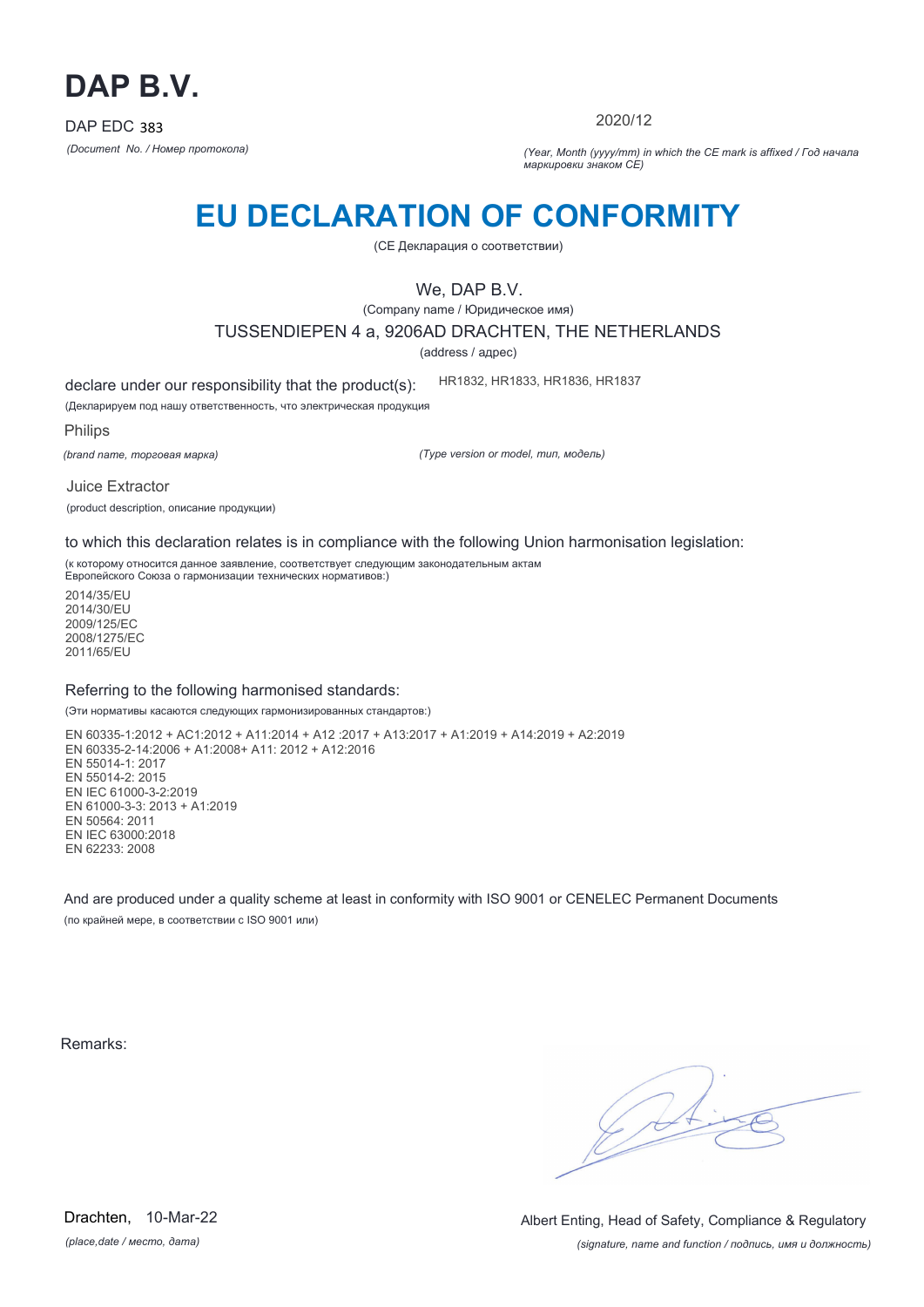

2020/12

*(Document No. / Správa č.) (Year, Month (yyyy/mm) in which the CE mark is affixed / Rok v ktorom je opatrený znakom CE)*

## **EU DECLARATION OF CONFORMITY**

(Rok v ktorom je opatrený znakom CE)

### We, DAP B.V.

(Company name / Meno )

TUSSENDIEPEN 4 a, 9206AD DRACHTEN, THE NETHERLANDS

(address / adresa)

declare under our responsibility that the product(s) HR1832, HR1833, HR1836, HR1837

(Prehlasujeme na svoju zodpovednosť, že elektrický výrobok(y))

Philips

*(brand name, názov značky)*

*(Type version or model, Typové označenie alebo model)*

Juice Extractor (product description, opis prístroja)

to which this declaration relates is in compliance with the following Union harmonisation legislation:

(na ktorý sa toto vyhlásenie vzťahuje, je v súlade s nasledujúcimi harmonizovanými právnymi predpismi Európskej únie:)

2014/35/EU 2014/30/EU 2009/125/EC 2008/1275/EC 2011/65/EU

### Referring to the following harmonised standards:

(S odvolaním sa na nasledujúce harmonizované normy:)

EN 60335-1:2012 + AC1:2012 + A11:2014 + A12 :2017 + A13:2017 + A1:2019 + A14:2019 + A2:2019 EN 60335-2-14:2006 + A1:2008+ A11: 2012 + A12:2016 EN 55014-1: 2017 EN 55014-2: 2015 EN IEC 61000-3-2:2019 EN 61000-3-3: 2013 + A1:2019 EN 50564: 2011 EN IEC 63000:2018 EN 62233: 2008

And are produced under a quality scheme at least in conformity with ISO 9001 or CENELEC Permanent Documents (A sú vyrobené systémom kvality minimálne v súlade s normou ISO 9001 alebo CENELEC dokumentmi)

Remarks:

 $\sqrt{14}$ 

*(place,date / miesto, dátum)* Drachten, 10-Mar-22

*(signature, name and function / podpis, meno a funkcia)* Albert Enting, Head of Safety, Compliance & Regulatory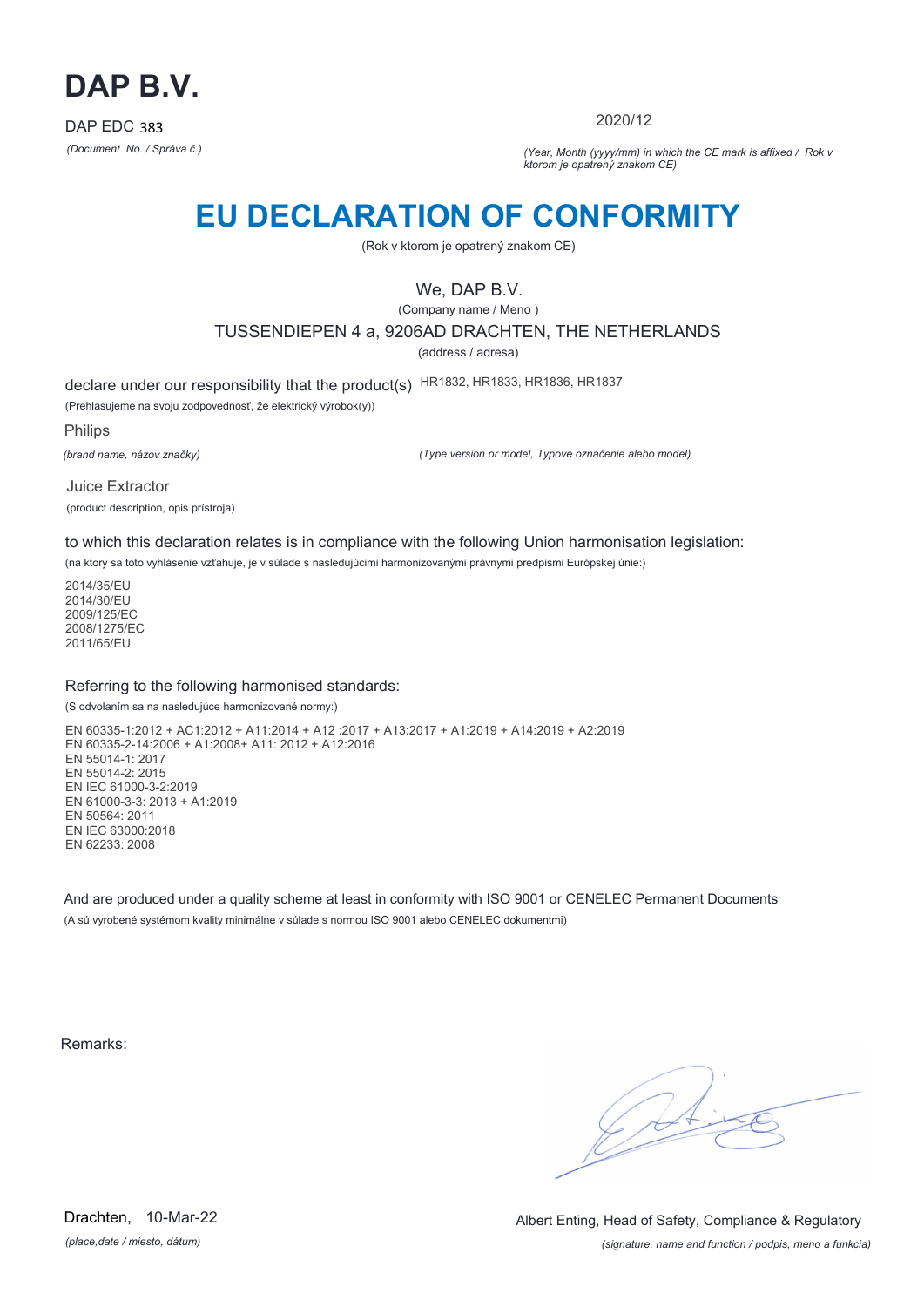

2020/12

*(Document No. / Številka poročila) (Year, Month (yyyy/mm) in which the CE mark is affixed / Leto namstitve CE znaka)*

# **EU DECLARATION OF CONFORMITY**

(Izjava o skladnosti)

## We, DAP B.V.

(Company name / Ime)

TUSSENDIEPEN 4 a, 9206AD DRACHTEN, THE NETHERLANDS

(address / Naslov)

declare under our responsibility that the product(s) HR1832, HR1833, HR1836, HR1837 (S polno odgovornostjo izjavljamo)

Philips

*(brand name, Ime znamke)*

*(Type version or model, Tip, verzija ali model)*

Juice Extractor (product description, Opis proizvoda)

to which this declaration relates is in compliance with the following Union harmonisation legislation:

(na katerega se nanaša ta izjava, je skladen z naslednjo usklajevalno zakonodajo Unije:)

2014/35/EU 2014/30/EU 2009/125/EC 2008/1275/EC 2011/65/EU

### Referring to the following harmonised standards:

(S sklicevanjem na naslednje usklajene standarde:)

EN 60335-1:2012 + AC1:2012 + A11:2014 + A12 :2017 + A13:2017 + A1:2019 + A14:2019 + A2:2019 EN 60335-2-14:2006 + A1:2008+ A11: 2012 + A12:2016 EN 55014-1: 2017 EN 55014-2: 2015 EN IEC 61000-3-2:2019 EN 61000-3-3: 2013 + A1:2019 EN 50564: 2011 EN IEC 63000:2018 EN 62233: 2008

And are produced under a quality scheme at least in conformity with ISO 9001 or CENELEC Permanent Documents (In so proizvedeni v skladu s shemo kakovosti najmanj v skladu z ISO 9001 ali CENELEC stalnimi dokumenti)

Remarks:

*(place,date / Kraj, datum)* Drachten, 10-Mar-22

*(signature, name and function / Podpis, Ime in funkcija)* Albert Enting, Head of Safety, Compliance & Regulatory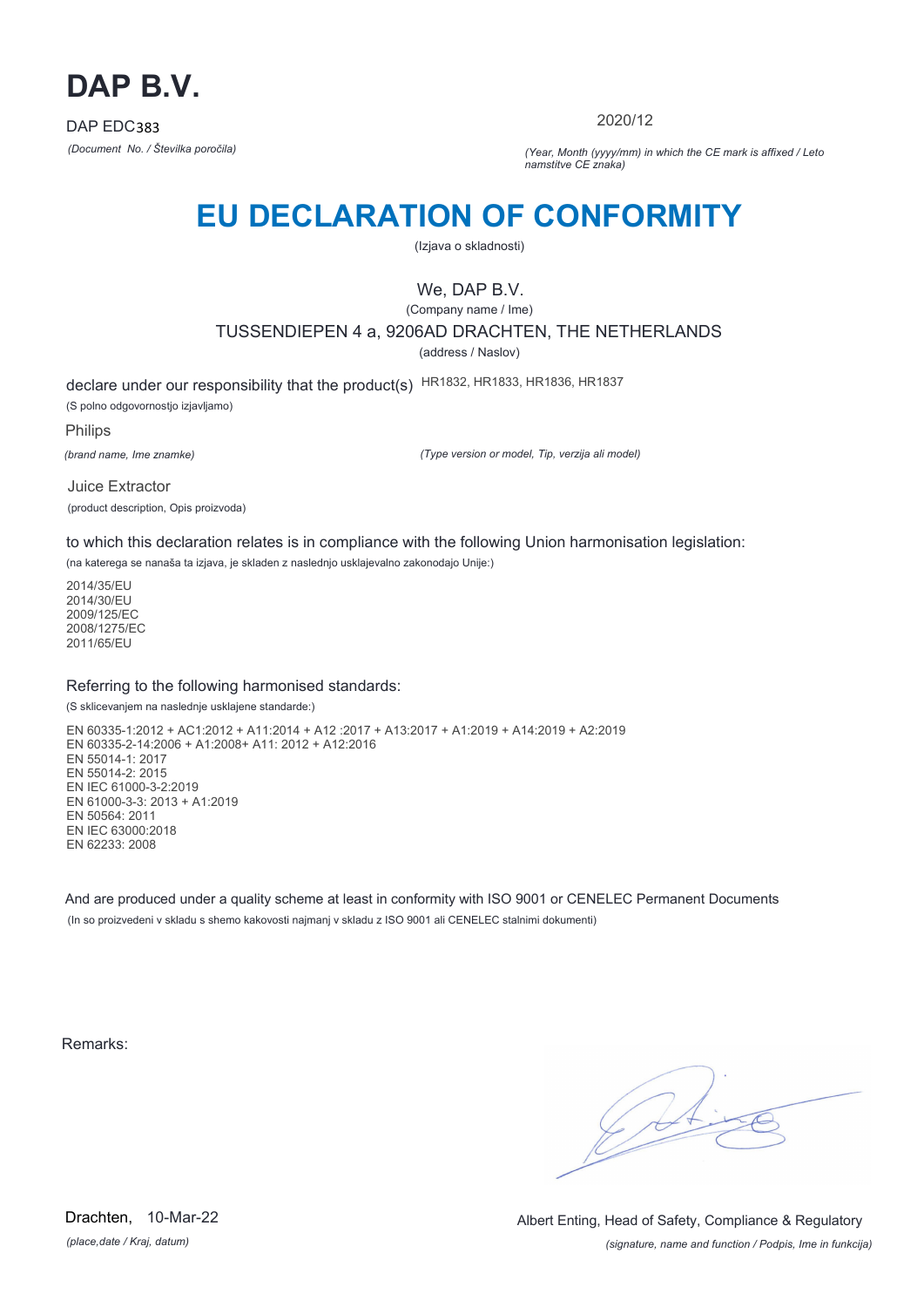

2020/12

*(Document No. / Döküman Numarası) (Year, Month (yyyy/mm) in which the CE mark is affixed / CE İbaresinin eklendiği yıl (yyyy/aa))*

## **EU DECLARATION OF CONFORMITY**

(EU UYGUNLUK BEYANI)

DAP B.V.

(Company name / İmalatçının ismi)

TUSSENDIEPEN 4 a, 9206AD DRACHTEN, THE NETHERLANDS

(address / İmalatçının adresi )

This declaration of conformity is issued under the sole responsibility of the manufacturer HR1832, HR1833, HR1836, HR1837

(Bu uygunluk beyanı yalnızca imalatçının kendi sorumluluğu altında düzenlenir)

Philips

*(brand name, İsim )*

Juice Extractor

(product description, Ürün Açıklamas )

*(Type version or model, Tip veya model)*

to which this declaration relates is in compliance with the following Union harmonisation legislation:

((bu beyanın ilgili olduğu) aşağıdaki Union uyumlaştırma mevzuatına uygundur:)

2014/35/EU 2014/30/EU 2009/125/EC 2008/1275/EC 2011/65/EU

### Referring to the following harmonised standards:

(Aşağıdaki uyumlaştırılmış standartlara atıfta bulunmaktadır:)

EN 60335-1:2012 + AC1:2012 + A11:2014 + A12 :2017 + A13:2017 + A1:2019 + A14:2019 + A2:2019 EN 60335-2-14:2006 + A1:2008+ A11: 2012 + A12:2016 EN 55014-1: 2017 EN 55014-2: 2015 EN IEC 61000-3-2:2019 EN 61000-3-3: 2013 + A1:2019 EN 50564: 2011 EN IEC 63000:2018 EN 62233: 2008

And are produced under a quality scheme at least in conformity with ISO 9001 or CENELEC Permanent Documents (En az ISO 9001 veya CENELEC Daimi Belgelerine uygun kalite şemasına binaen mevcut ürünlerdir)

Remarks:

*(place,date / Yer ve tarih )* Drachten, 10-Mar-22

*(signature, name and function / İmza, isim ve görevi)* Albert Enting, Head of Safety, Compliance & Regulatory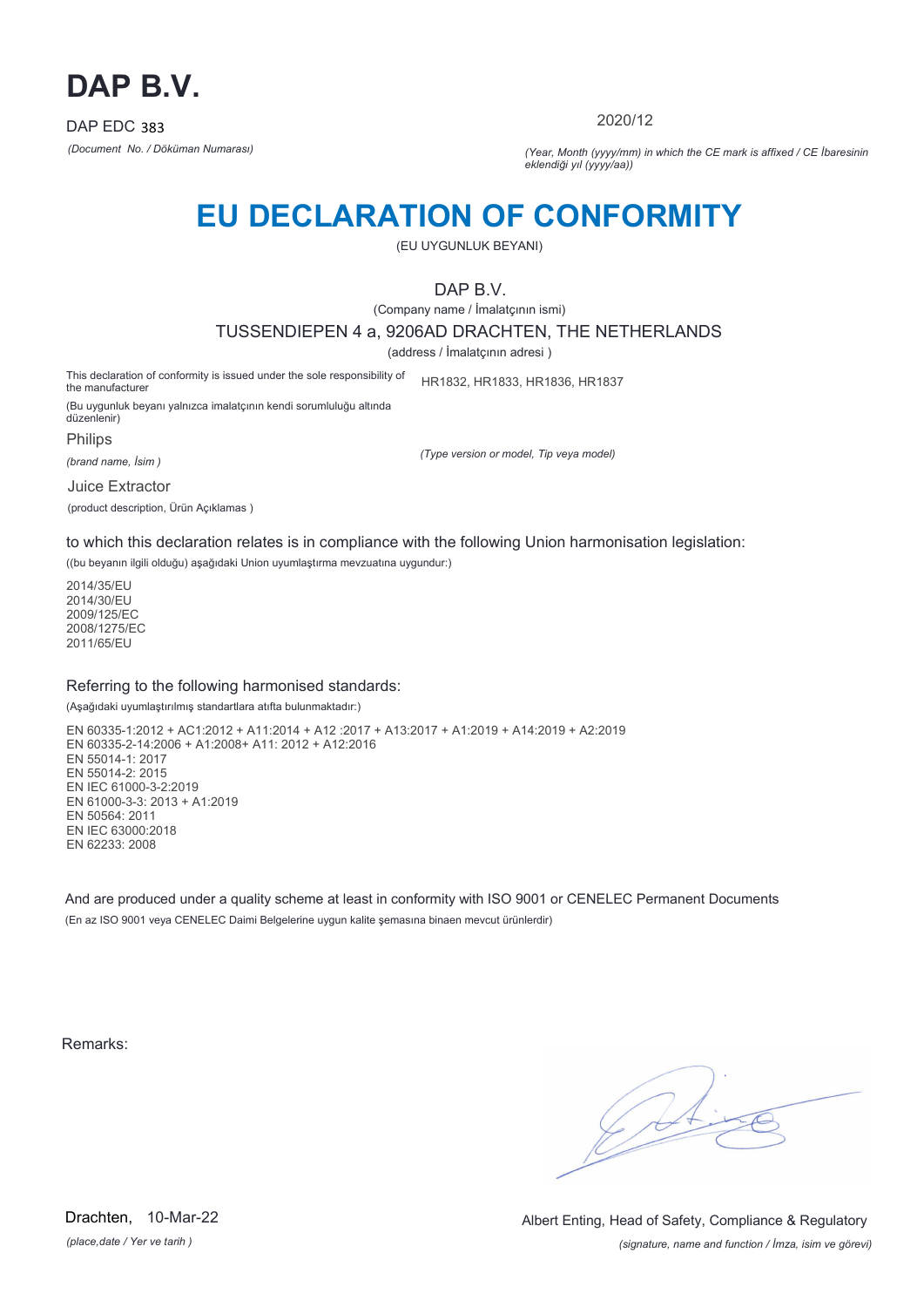

2020/12

*(Document No. / Broj izvještaja) (Year, Month (yyyy/mm) in which the CE mark is affixed / Godina ishođenja CE oznake)*

# **EU DECLARATION OF CONFORMITY**

(Izjava o sukladnosti)

## We, DAP B.V.

(Company name / Ime) TUSSENDIEPEN 4 a, 9206AD DRACHTEN, THE NETHERLANDS

(address / Adresa)

declare under our responsibility that the product(s) HR1832, HR1833, HR1836, HR1837

(Odgovorno izjavljujemo da je elektični uređaj(i))

Philips

*(brand name, Naziv robne marke)*

*(Type version or model, Tipska oznaka ili model)*

Juice Extractor (product description, opis proizvoda)

to which this declaration relates is in compliance with the following Union harmonisation legislation:

(na koji se odnosi ova deklaracija u skladu je sa sljedećim zakonima o harmonizaciji Unije:)

2014/35/EU 2014/30/EU 2009/125/EC 2008/1275/EC 2011/65/EU

### Referring to the following harmonised standards:

(Odnosi se na sljedeće norme za harmonizaciju:)

EN 60335-1:2012 + AC1:2012 + A11:2014 + A12 :2017 + A13:2017 + A1:2019 + A14:2019 + A2:2019 EN 60335-2-14:2006 + A1:2008+ A11: 2012 + A12:2016 EN 55014-1: 2017 EN 55014-2: 2015 EN IEC 61000-3-2:2019 EN 61000-3-3: 2013 + A1:2019 EN 50564: 2011 EN IEC 63000:2018 EN 62233: 2008

And are produced under a quality scheme at least in conformity with ISO 9001 or CENELEC Permanent Documents (najmanje u skladu sa normom ISO 9001 ili)

Remarks:

*(place,date / Mjesto ,datum)* Drachten, 10-Mar-22

*(signature, name and function / Potpis,ime i radno mjesto)* Albert Enting, Head of Safety, Compliance & Regulatory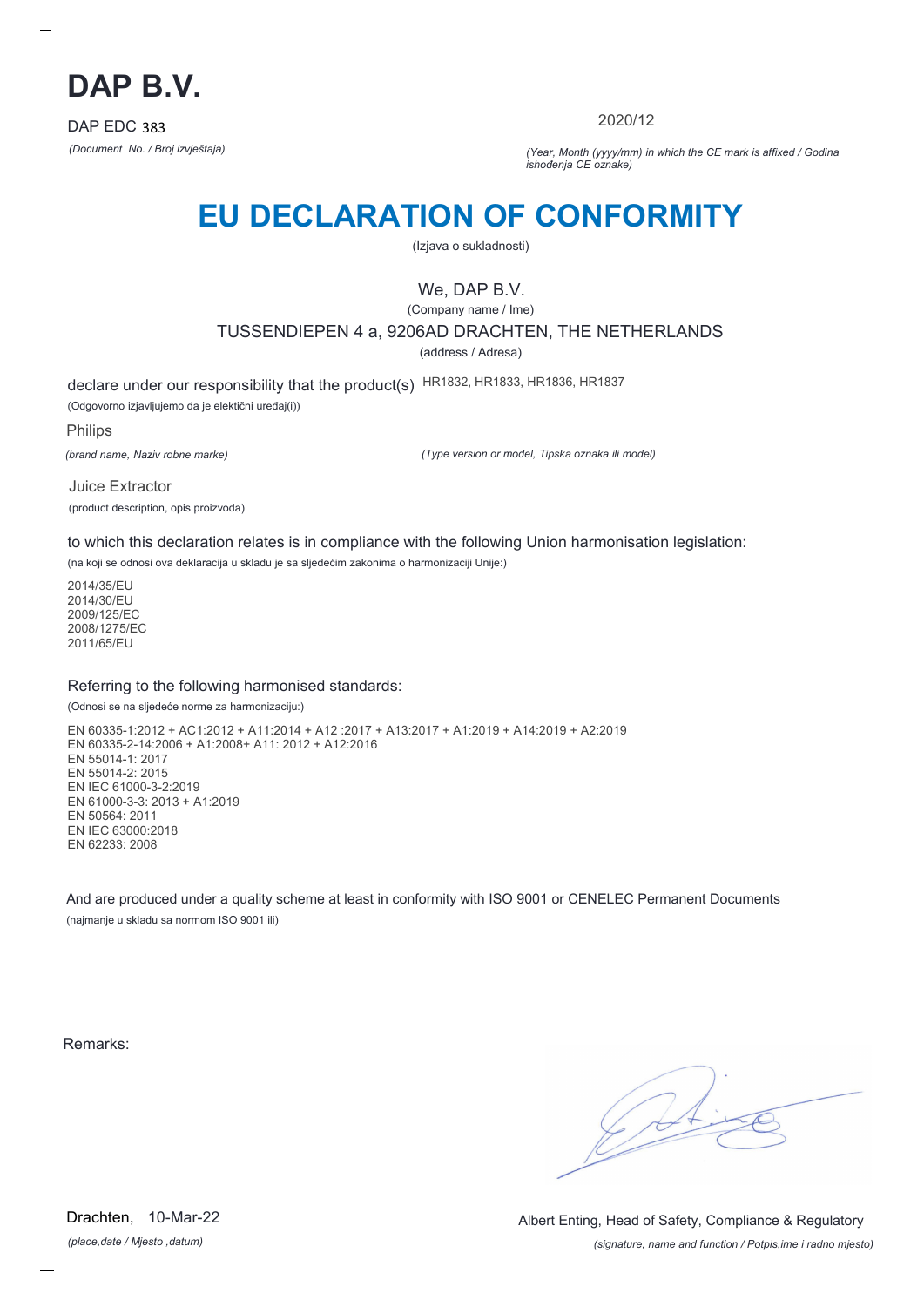

2020/12

*(Document No. / Αρ. έκθεσης) (Year, Month (yyyy/mm) in which the CE mark is affixed / Έτος επικόλλησης του σήματος συμμόρφωσης CE)*

## **EU DECLARATION OF CONFORMITY**

(ΔΗΛΩΣΗ ΣΥΜΜΟΡΦΩΣΗΣ CE)

We, DAP B.V.

(Company name / Επωνυμία) TUSSENDIEPEN 4 a, 9206AD DRACHTEN, THE NETHERLANDS (address / Διεύθυνση)

declare under our responsibility that the product(s) HR1832, HR1833, HR1836, HR1837

(Δηλώνουμε υπεύθυνα ότι το ηλεκτρολογικό προϊόν/ προϊόντα)

Philips

*(brand name, ονομασία μάρκας)*

*(Type version or model, Τύπος έκδοσης ή μοντέλο)*

Juice Extractor (product description, περιγραφή προϊόντος)

to which this declaration relates is in compliance with the following Union harmonisation legislation:

(στο οποίο αναφέρεται αυτή η δήλωση συμμορφώνεται με την παρακάτω νομοθεσία εναρμόνισης της Ένωσης:)

2014/35/EU 2014/30/EU 2009/125/EC 2008/1275/EC 2011/65/EU

### Referring to the following harmonised standards:

(Αναφορικά με τα παρακάτω εναρμονισμένα πρότυπα:)

EN 60335-1:2012 + AC1:2012 + A11:2014 + A12 :2017 + A13:2017 + A1:2019 + A14:2019 + A2:2019 EN 60335-2-14:2006 + A1:2008+ A11: 2012 + A12:2016 EN 55014-1: 2017 EN 55014-2: 2015 EN IEC 61000-3-2:2019 EN 61000-3-3: 2013 + A1:2019 EN 50564: 2011 EN IEC 63000:2018 EN 62233: 2008

And are produced under a quality scheme at least in conformity with ISO 9001 or CENELEC Permanent Documents

(Και παράγεται/ παράγονται σύμφωνα με ένα ποιοτικό πρόγραμμα που συμμορφούται, κατ'ελάχιστον, με το πρότυπο ISO 9001 ή με τα Μόνιμα Έγγραφα Τεκμηρίωσης της CENELEC)

Remarks:

*(place,date / τόπος, ημερομηνία)* Drachten, 10-Mar-22

*(signature, name and function / υπογραφή, ονοματεπώνυμο και λειτουργία)* Albert Enting, Head of Safety, Compliance & Regulatory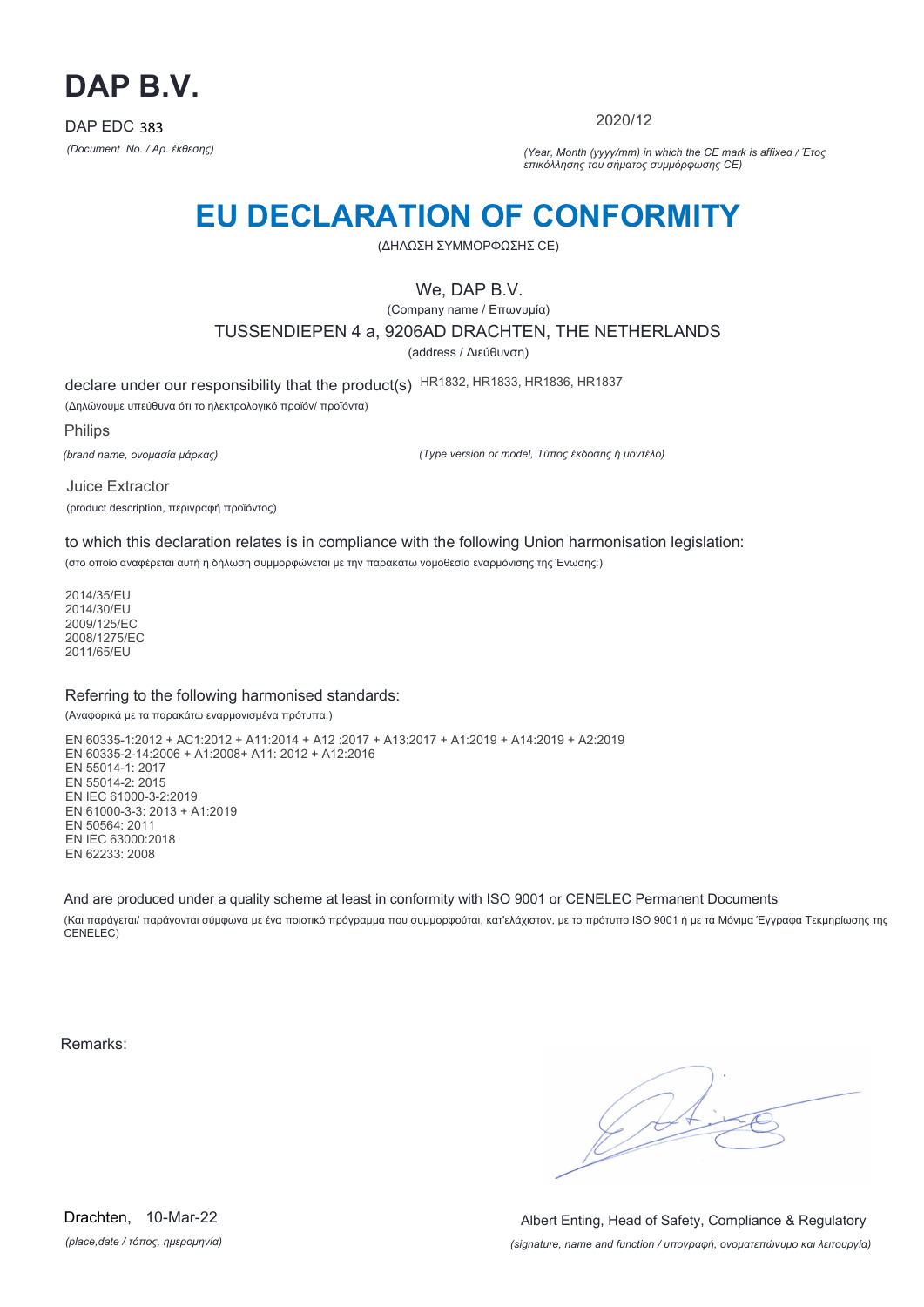

2020/12

*(Document No. / Документ №) (Year, Month (yyyy/mm) in which the CE mark is affixed / Година на поставяне на CE маркировката)*

# **EU DECLARATION OF CONFORMITY**

(CE Декларация за съответствие)

## We, DAP B.V.

(Company name / Име )

TUSSENDIEPEN 4 a, 9206AD DRACHTEN, THE NETHERLANDS

(address / адрес)

declare under our responsibility that the product(s) HR1832, HR1833, HR1836, HR1837

(Декларираме на наша отговорност, че електрическият(те) уред(и)

Philips

*(Brand name, търговска марка)*

*(Type version or model, Серия или модел)*

Juice Extractor (product description, описание на продукта(ите))

to which this declaration relates is in compliance with the following Union harmonisation legislation:

(към който се отнася настоящата декларация, е в съответствие със следното законодателство на Съюза относно хармонизацията:)

2014/35/EU 2014/30/EU 2009/125/EC 2008/1275/EC 2011/65/EU

### Referring to the following harmonised standards:

(Отнася се към следните хармонизирани стандарти:)

EN 60335-1:2012 + AC1:2012 + A11:2014 + A12 :2017 + A13:2017 + A1:2019 + A14:2019 + A2:2019 EN 60335-2-14:2006 + A1:2008+ A11: 2012 + A12:2016 EN 55014-1: 2017 EN 55014-2: 2015 EN IEC 61000-3-2:2019 EN 61000-3-3: 2013 + A1:2019 EN 50564: 2011 EN IEC 63000:2018 EN 62233: 2008

And are produced under a quality scheme at least in conformity with ISO 9001 or CENELEC Permanent Documents (и са произведени под система за качествен контрол най-малко в съответствие с ISO 9001 или)

Remarks:

*(place,date / място, дата)* Drachten, 10-Mar-22

*(signature, name and function / подпис, име и длъжност)* Albert Enting, Head of Safety, Compliance & Regulatory